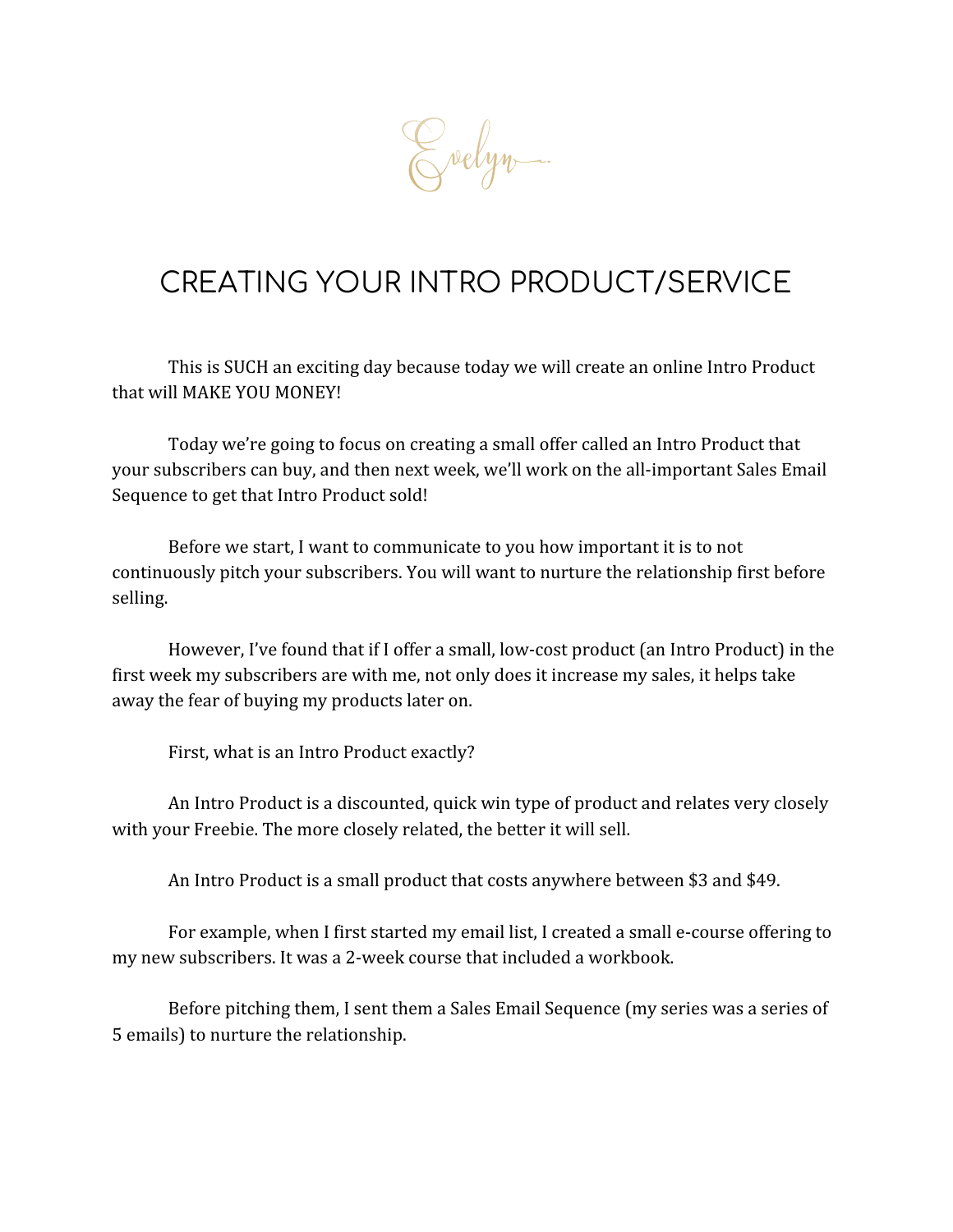The first time I did this, I didn't think that anyone would buy my products, but at the end of the 5 days, 25% of my new subscribers ended up buying the course! I was so excited!

I offered them a great discount if they bought the program before a specific date, which is always very effective.

The discount and the deadline for the discount was part of what made my Intro Product sell.

After I had ended that Sales Email Sequence, I continued to nurture the relationship with my subscribers and didn't sell to them again for a couple of months with my next product, a mid-priced product at \$299.

Since many of my subscribers had already bought my initial product, the second sale wasn't difficult to make.

So today, I want to help you create your mini-product, or "intro" product or "trip wire" as it's called.

One more thing… just make sure that your product and your Freebie are HIGHLY related. If they aren't the sale will be much harder to make.

## YOUR INTRO PRODUCT

Intro Products, or Tripwire products as they are sometimes called can be SO EASY TO MAKE!!

In a moment, I'm going to share with you a few Intro Product ideas that you can create in a day or two for your email list. Which you can pitch to your new subscribers the first week they are with you.

Before we delve into that, I want to reflect back on your Ideal Customer.

The BEST way to build credibility and trust quickly, is to understand your customers better than they understand themselves.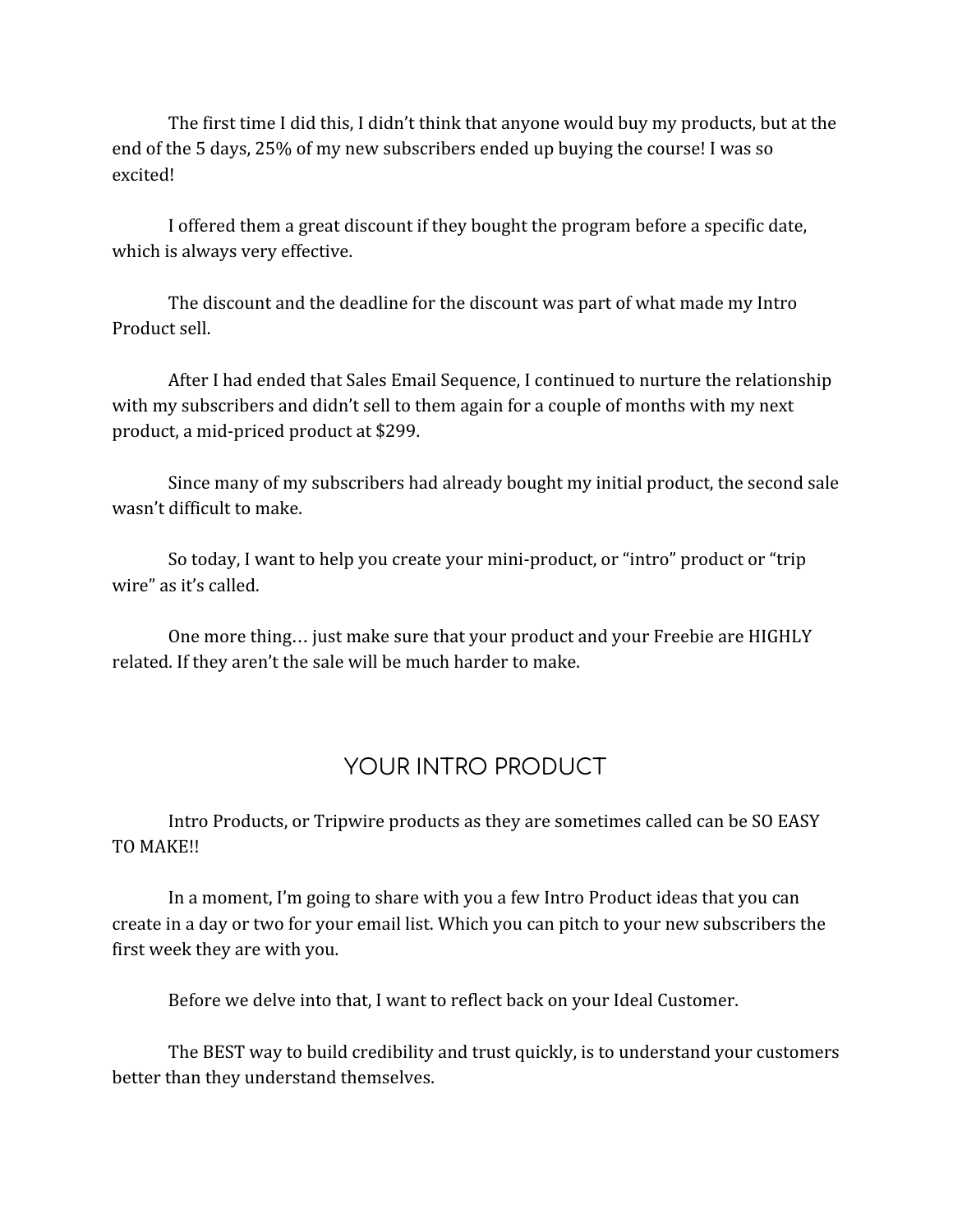Take a moment to consider your Ideal Customer. What are your Ideal Customers' deepest desires? What are their fears? What do they want more than anything?

And most importantly, why are you the solution to what they want?

Consider their Demographics. Again, demographics are the "dry facts" about your IC. The more details you provide here, the more information you can use to find this person using demographic tools such as Facebook's Audience Insights or targeting options in Google AdWords.

Ideal Customer Psychographics Include These Subcategories:

- Ideal Customer Demographics Include the Following Subcategories:
- General (Age, sex, marital status, employment, etc.)
- Social Behavior (Where they hang out online, what clubs they belong to, etc.)
- Objections (why they wouldn't buy from you).

Also consider their Psychographics. While Demographics describes the facts of your IC, Psychographics explains why they do what they do and why they buy. When you are clear on both their demographics and psychographics, it will be easy to attract them!

Ideal Customer Psychographics Include These Subcategories:

- Personality (Introvert/Extrovert, Kind, Persistent, Confident etc.)
- Values (Includes Attitudes, Values, Principles, Beliefs)
- Their Desires (Includes: Hopes, Dreams, and Aspirations).
- Their Fears (Includes Fears, Challenges and Pain Points).
- Spending Habits

As you move forward, creating your Intro Product, reflect back on these things.

If you have more than one Ideal Customer/Client, that's ok. But you'll want to target them ONE at a time. I recommend starting with the one you believe will be the easiest to sell to.

Alright, let's continue on with some awesome Intro Product ideas!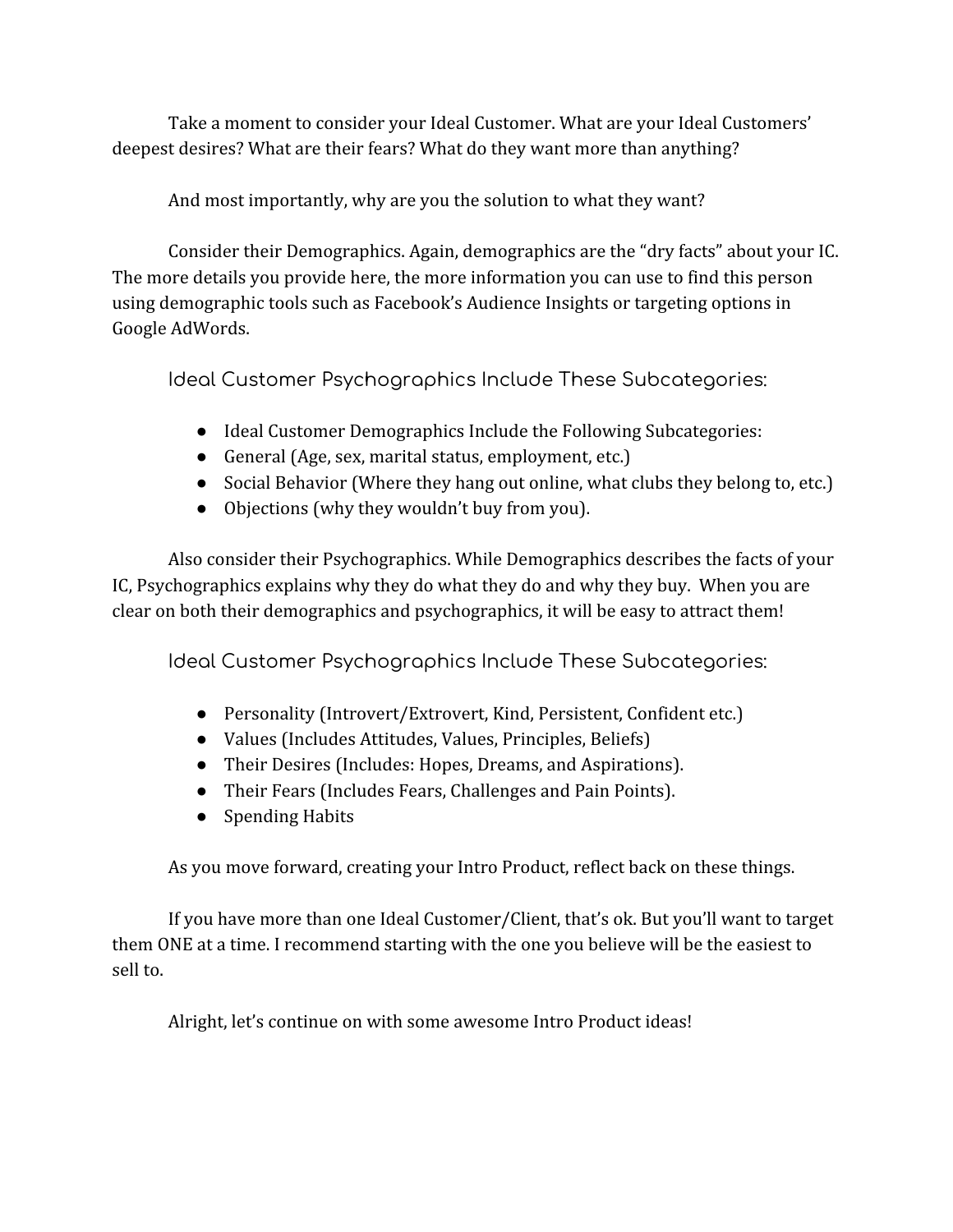#### EBOOKS

Ebooks make for great Intro Products. I've written over 30, and have made more than 6 figures on my ebooks alone in the past few years. They can be really easy to create as you can repurpose or expand on some current content.

Plus, they don't have to be hundreds of pages long. 30-50 pages is a great length.

While your reader shouldn't be able to find ALL the content for free on your site or blog, it's a good jumping off point, especially if you have a lot of related content or you've done a series of some kind.

P.S. Ebooks can easily be related to your Freebie too! For example:

Freebie: Meal planning sheets. Intro Product: A cookbook.

Freebie: Marketing strategies cheat sheet. Intro Product: Marketing strategies ebook.

#### REPLAYS

A replay can really be anything that you originally did live. The great part of this is that you can repurpose any live event over and over and over and use it in your email marketing to scale offers.

P.S. Live Events can easily be related to your Freebie too! For example:

Workshops (live training) Paid webinars Live multi-day challenges

You can package these things up in "course" format and re-sell them as your Intro Product!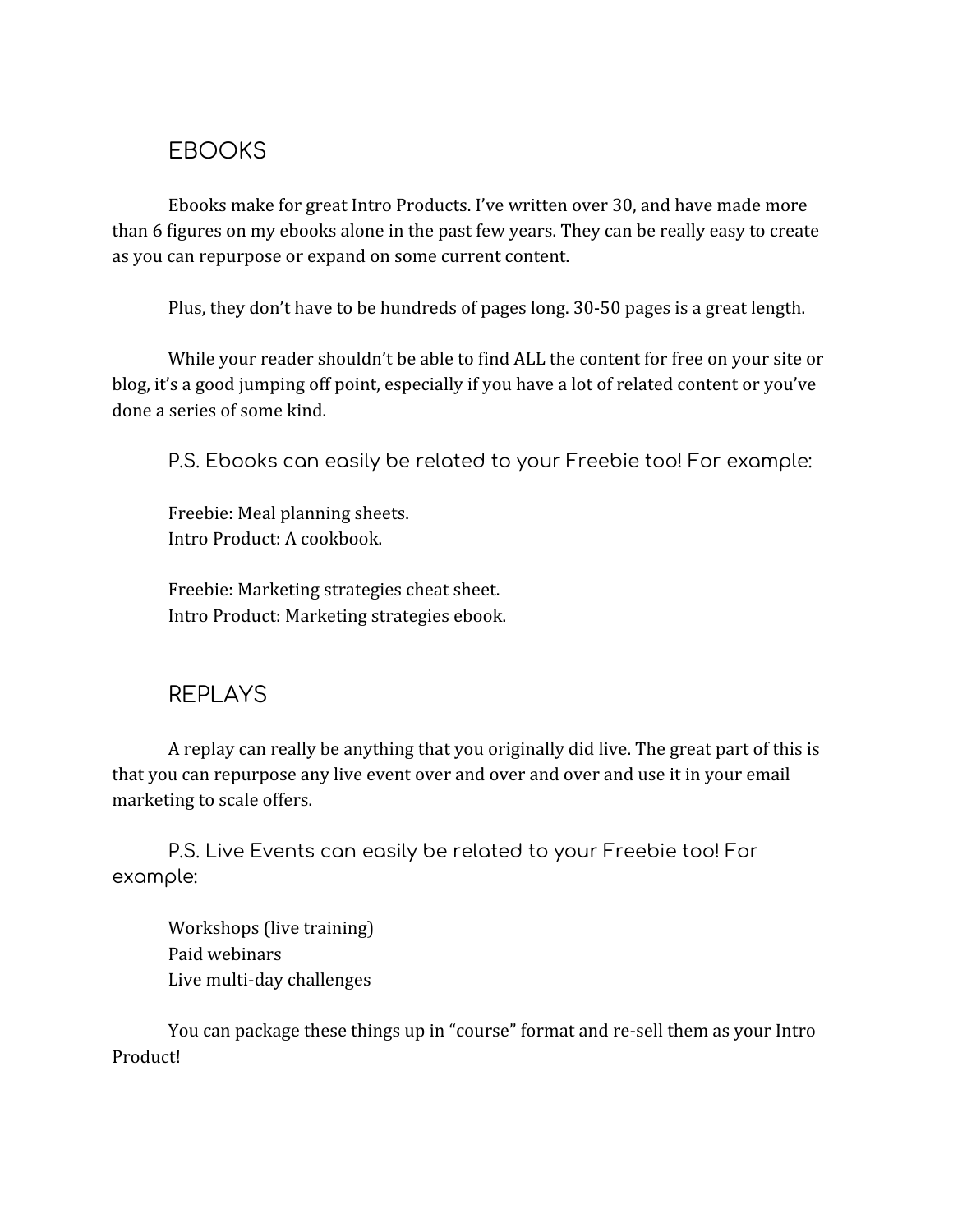There are several amazing platforms out there to sell your products, or you can have your own website. A few places that are great are: Kajabi, Teachable, and I also love Clickfunnels.

#### **WORKBOOKS**

Workbooks make GREAT Intro Products, especially if they are "companion" workbooks to whatever your Freebie is.

While your new subscriber should be able to see success with your Freebie alone, the workbook can take her success to the next level, all the while making it significantly easier.

This is why they have to be directly related. Whatever you're teaching or showing them how to in your Freebie, make it actionable in the workbook.

What's important to do is to distinguish the Freebie from the workbook. It should be made clear that these are 2 separate offers so you don't confuse your new subscriber.

The reason workbooks convert so well is because the person has already signed up to solve this exact problem. Your Freebie will give them a clear overview of the issue and the Intro Product will directly solve that problem.

P.S. Workbooks can easily be related to your Freebie too! For example:

Freebie: 5-day email challenge. Intro Product: Email challenge workbook.

Freebie: Makeover your confidence mini-course. Intro Product: Makeover your confidence workbook.

Freebie: 3-day build a funnel challenge. Intro Product: Funnel challenge workbook.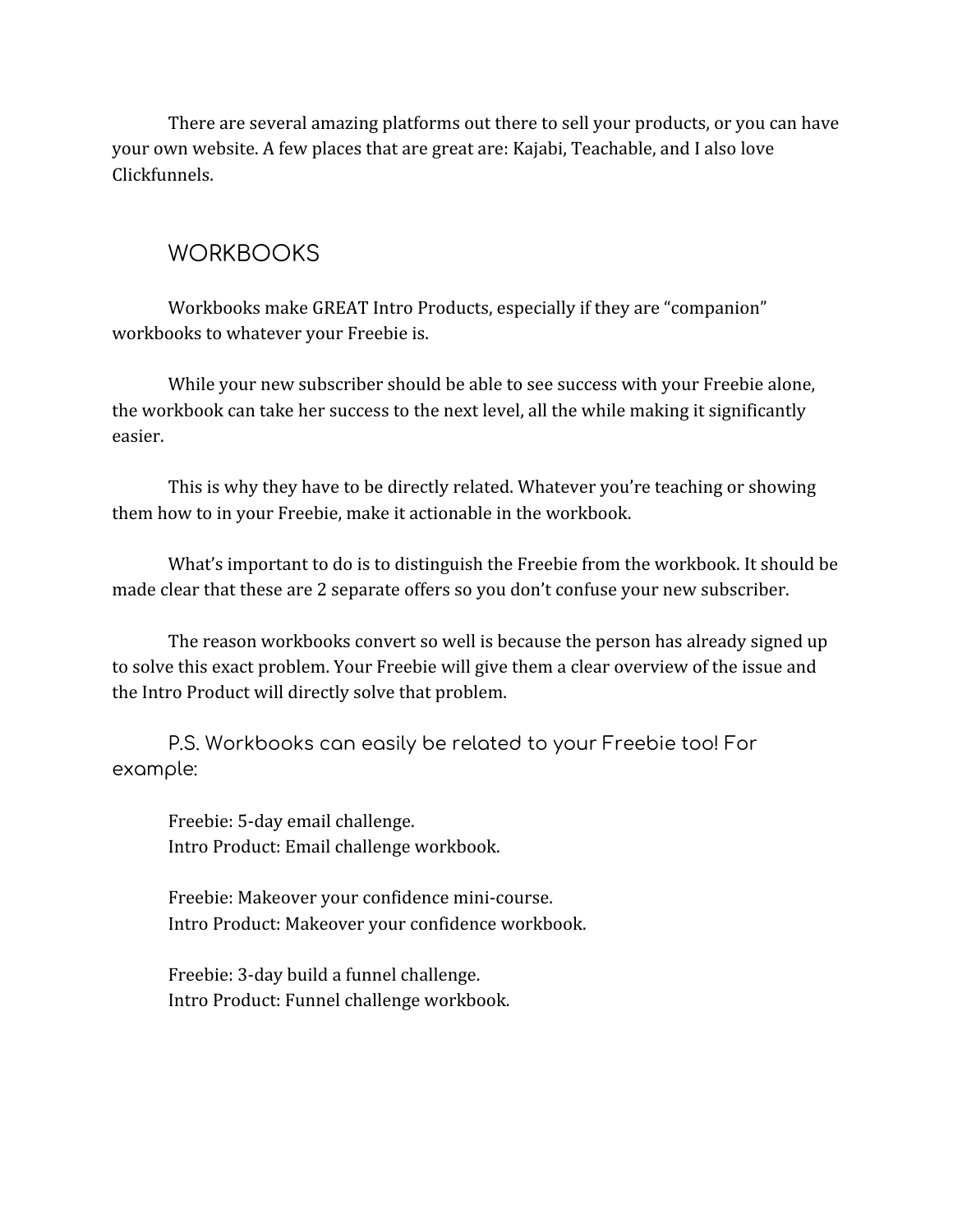#### PLANNERS

Next up are planners! It's great if the planner is also related to your Freebie, making it a high converting Intro Product.

Just like workbooks, planners are actionable things that can help bring that Freebie success to another level and help your subscriber directly solve the problem they signed up to solve.

P.S. Planners can easily be related to your Freebie too! For example:

Freebie: 10-day gluten-free challenge. Intro Product: The 10-Day Gluten-free meal planner.

Freebie: 7 tips to quickly and easily pay off your student loans faster. Intro Product: The student loan payoff planner.

Freebie: Free sleep schedule for your new baby. Intro Product: Sleep schedule + Routine planner.

## STRATEGY GUIDES

The reason strategy guides work so well is that in general, people like things to be spelled out in a step by step manner.

Here's an example from my life:

OMG Building funnels is the worst! It's too much work, too confusing, and I do NOT understand this.

Ok, maybe I'll Google "Funnels" to see if there's an easier way.

Gah! I really don't have time to try to figure this all out!

Huh… would you look at that? A Freebie! The easiest and quickest way to build a funnel.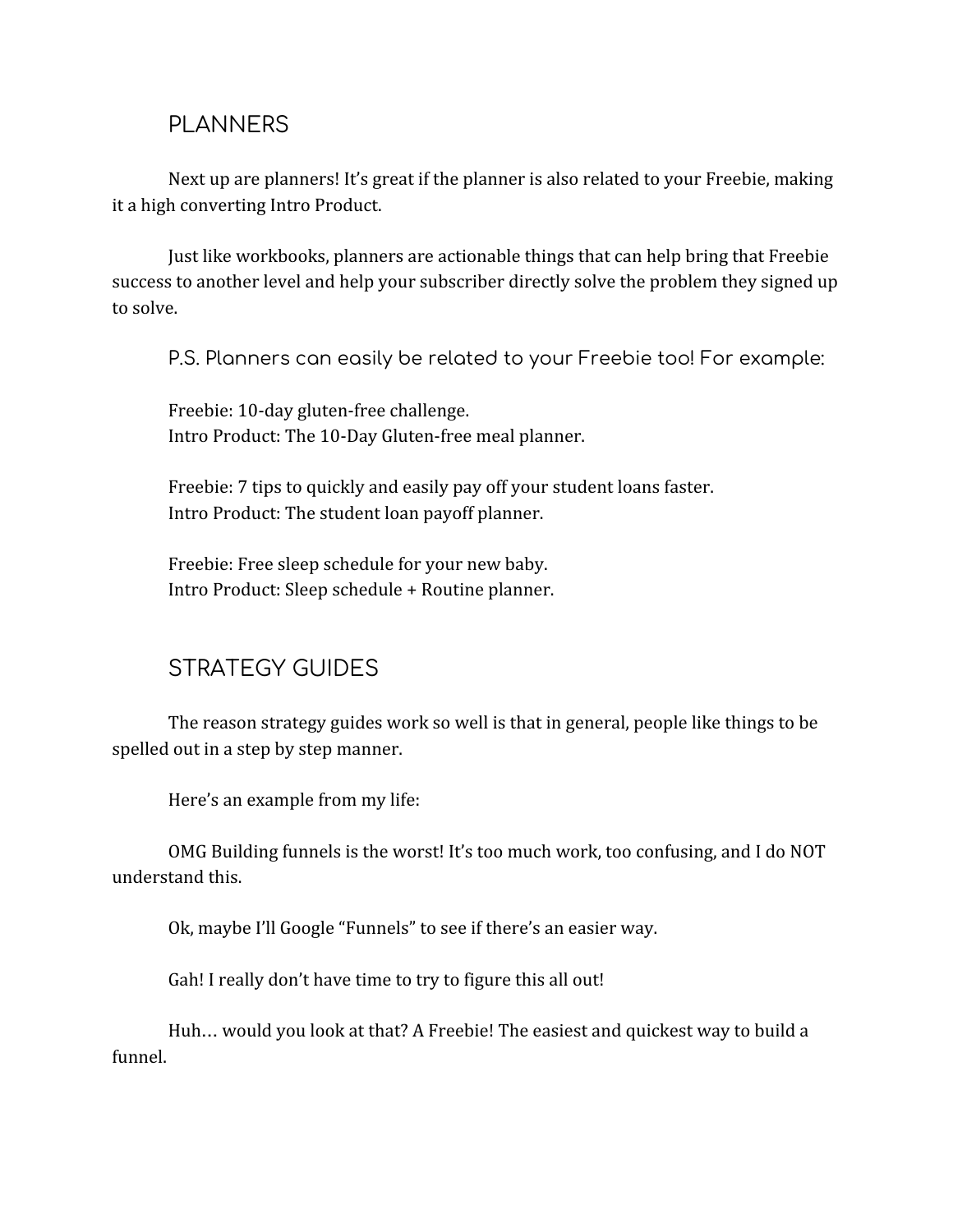\*Intro Product: Strategy Guide for Funnel\* Perfect, this is PRECISELY what I was looking for and need! (Buy)

Whatever problem someone is trying to solve, offer them the solution and spell it out in a step by step process.

Customers are looking for solutions and to make things easier!

#### MINI E-COURSES

Now, you might have a big course that sells for hundreds of dollars. And I'm NOT saying you should lower the price of that and sell it for an Intro Product Price.

Why are these valuable? Well, people actually finish them! Big, expansive courses are valuable sure–but only if someone has the attention span to actually complete it.

Smaller courses can be a great discounted product that someone jumps on AND they can actually finish it!

Finishing a course and implementing the steps is the only way to actually see success. And when your subscriber sees success, he/she will feel great about you/your company because you facilitated that success. It's a win-win!

#### **CHALLENGES**

Challenges are great because they inspire implementation by "challenging" someone to take action.

Sometimes, these challenges are performed live with a mentor (you) to teach, answer questions, and offer the challenge.

You can re-sell this as your Intro Product by downloading the material, videos, Q+A, and whatever else was part of the live challenge, and putting it in course format (similar to the suggestion in the "Replay" section above)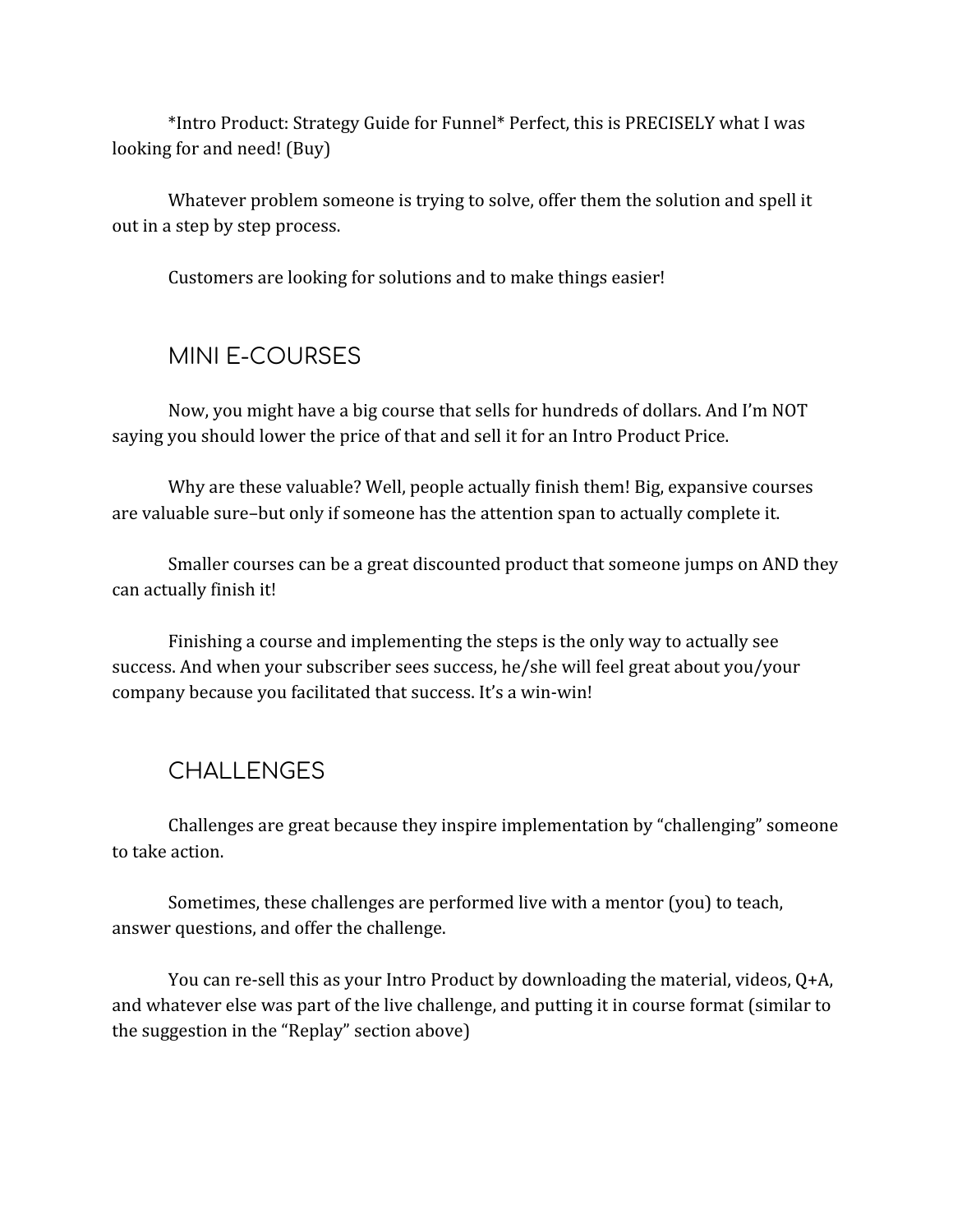## **TEMPLATES**

Templates are GREAT because they provide a done for you solution. Again, I'm all about done-for-you solutions and making things as EASY as possible. I can't tell you how many templates I use on a daily basis. I love it because I simply make a copy and can use whatever the template is for.

Design templates in a variety of platforms (Microsoft office programs, Canva, Adobe, etc.) if it fits your background and your audience skill level (i.e. if your audience doesn't know Canva then it won't be a good fit)

Spreadsheet templates (Excel or google sheets)

Copy templates (fill in the blank type word documents people can use to customize the copy for themselves)

Powerpoints Funnel Templates

## A MEDITATION

I purchased a meditation once as an Intro Product. It was a meditation specifically for money mindset, something I struggled with early on in my career. Meditations can be GREAT intro products if they relate to your Freebie.

You can create a simple downloadable file and offer it as a supplement to your Freebie, and to help your new subscribers solve a problem.

## SWIPE FILES

A swipe file is taking something that someone has already written and using it for yourself. The person that created the swipe copy is giving you permission to copy and paste something they wrote, personalize it to match you, your business, your product, etc. and use it.

Some ads will say, "Steal my script!" or "Steal my email sequence!"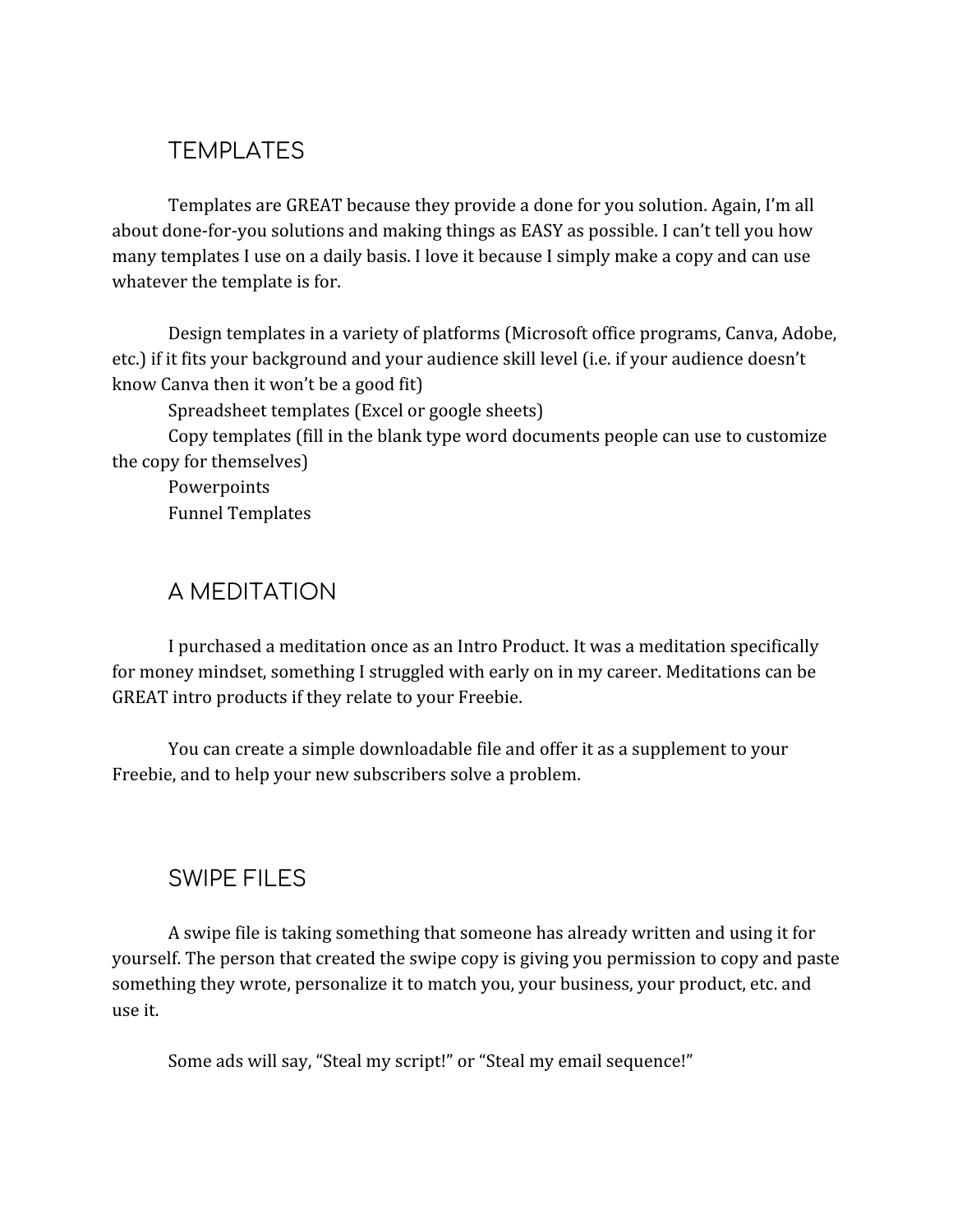Similar to templates, Swipe Files are a "done-for-you" product. Here are a few popular swipe file examples:

Pitch swipe file (the pitch you used to get new clients, sponsorships, partnerships, etc).

Launch swipe file (the launch sequence you used when you sold your last product or service).

Sales page swipe file (the copy you used on your sales page)

#### PATTERNS

This one will probably only be relevant to certain niches like seamstresses, crafters, knitters, and crocheters.

However, these do really well for a lot of people and you can even bundle together a bunch of your popular patterns for a better deal that is even more irresistible!

#### BUNDLES

Bundles are a great way to get more urgency on your discount, especially if you have a lot of smaller priced items.

With Intro Products, if you don't have something that's SUPER related (like a compatible workbook), the next best thing is a GREAT deal. Like 70-80% off.

So, if you have a bunch of \$10-25 products, and you bundle 2-3 of them together, you can offer the bundle for just \$7–\$20…

I mean seriously, how can anyone pass THAT up?

#### DISCOUNTED MEMBERSHIPS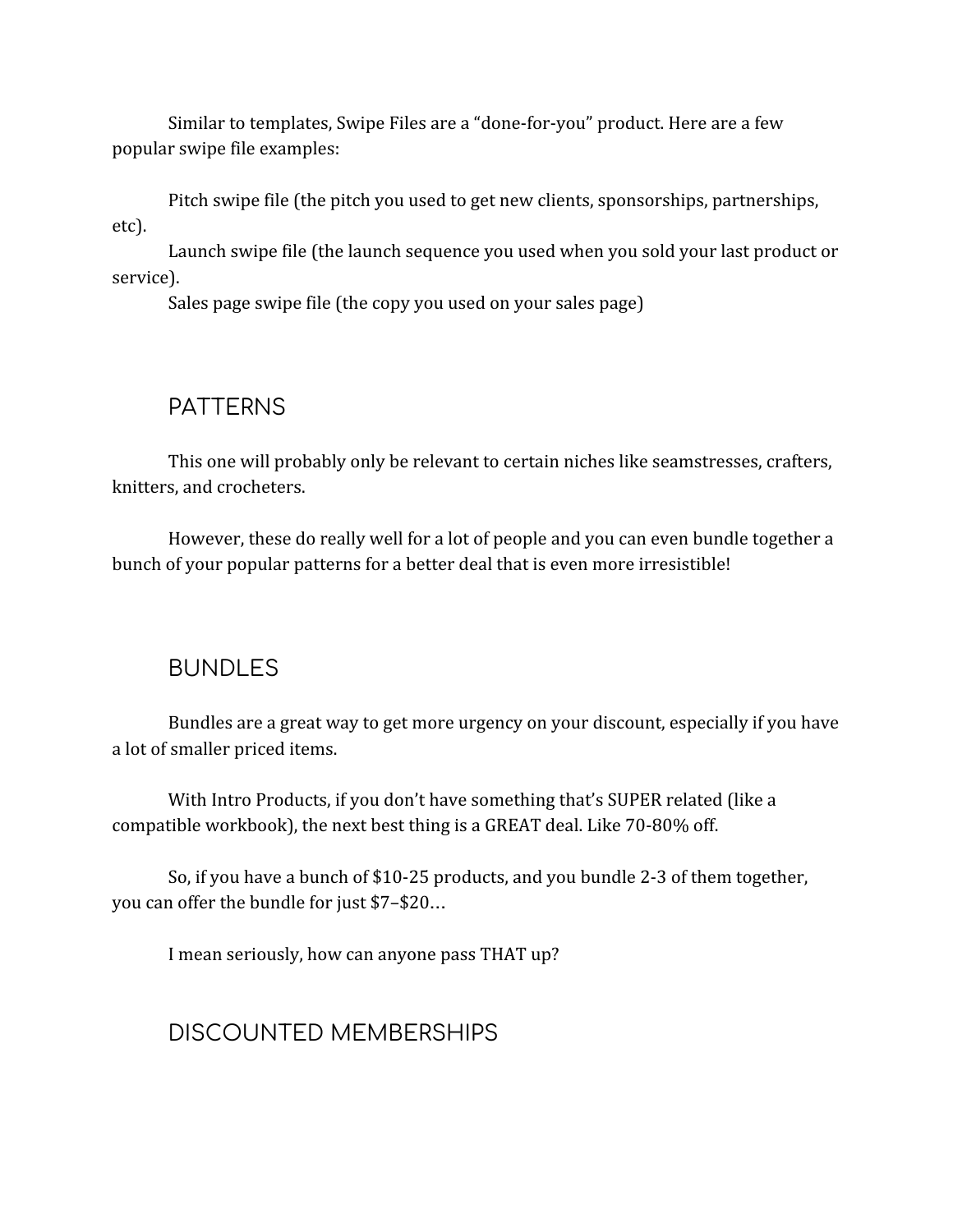This can be a REALLY great Intro Product, especially for someone already considering your membership and trying to decide if it's right for them. A steep discount on the first month can help them make that leap.

Then, if they LOVE it, they'll stick around and you get recurring monthly income. Win-win!

#### IMPORTANT: DON'T OVER-THINK YOUR INTRO PRODUCT

As I've stated before, Intro Products sell the best when they're directly related to your Freebie. But don't overthink it! It should be such a simple decision for people because they need to make it in a matter of seconds.

So just make it a no-brainer, either because it will help them implement what they already signed up for (your Freebie) or because it's such an amazing deal/discount.

And seriously, don't get caught up in perfect or spending days creating your Intro Product. We want it to be good, yes, but also, make it something small.

And just FYI, can use Canva to design and create almost ALL OF THESE Intro Products products easily and quickly!!

Bonus Tip: customers that buy from you once are more likely to buy from you again. Make sure your first impression is awesome and valuable!

# YOUR INTRO PRODUCTS/SERVICES

Now we'll focus on creating your INTRO PRODUCT. Before we begin, let's take a moment to think back to the 8 Human Needs.

To help you increase sales, it's important to understand why our customers would buy products or services. When we know what our customers or clients want or need,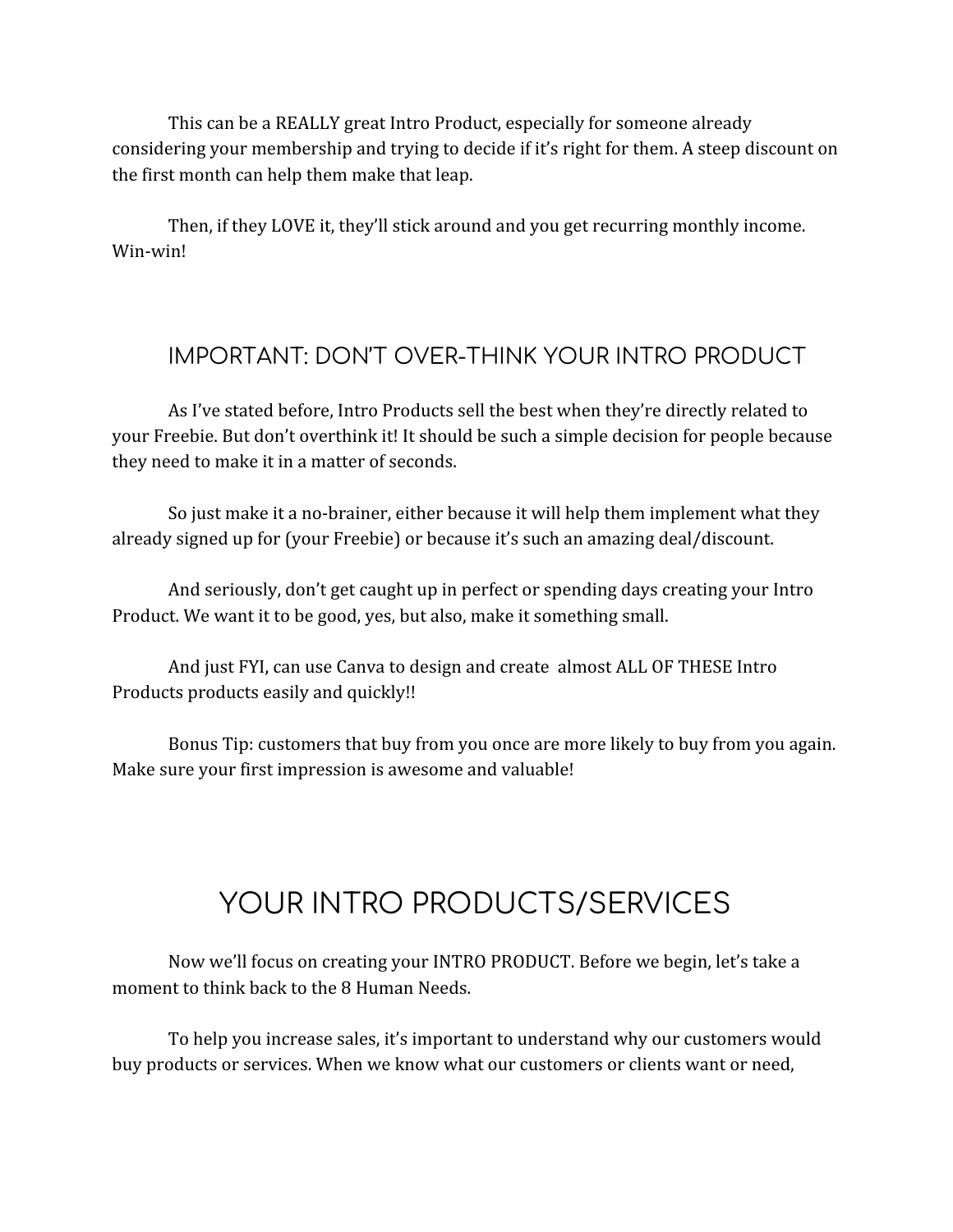which problems we are helping them solve, and how their lives will be better after buying our products or services, sales will increase!

Just like with your email list, people don't buy a product or service just because. They buy them because they have a need or are looking for a benefit.

Let's review the eight different categories of needs that we as humans have, needs that motivate us to take action, specifically buying action. These eight categories offer the most clear understanding of why customers buy what they do and when they do.

- 1. Survival
- 2. Safety
- 3. Social
- 4. Status
- 5. Schooling
- 6. Spirituality
- 7. Self-Actualization
- 8. Self-Transcendence.

Not only do these eight categories explain why customers buy, these eight S's are the most efficient way of categorizing the real benefits you can offer a client/customer.

Remember… customers buy benefits.

Again, what motivates people to act? To behave as they do? To make choices? Why are we all motivated by different things? Why is the same person motivated by different things at different times?

Applying this understanding to our product development and can be extremely useful. Why? Because when we know what our ideal clients or customers want, we can 1) Create products and services that are a perfect match to what our ideal clients want/need, and, 2) We can use the same information to market and advertise it to them.

 If you can master this formula, your sales will increase dramatically while also making raving fans of your customers and clients.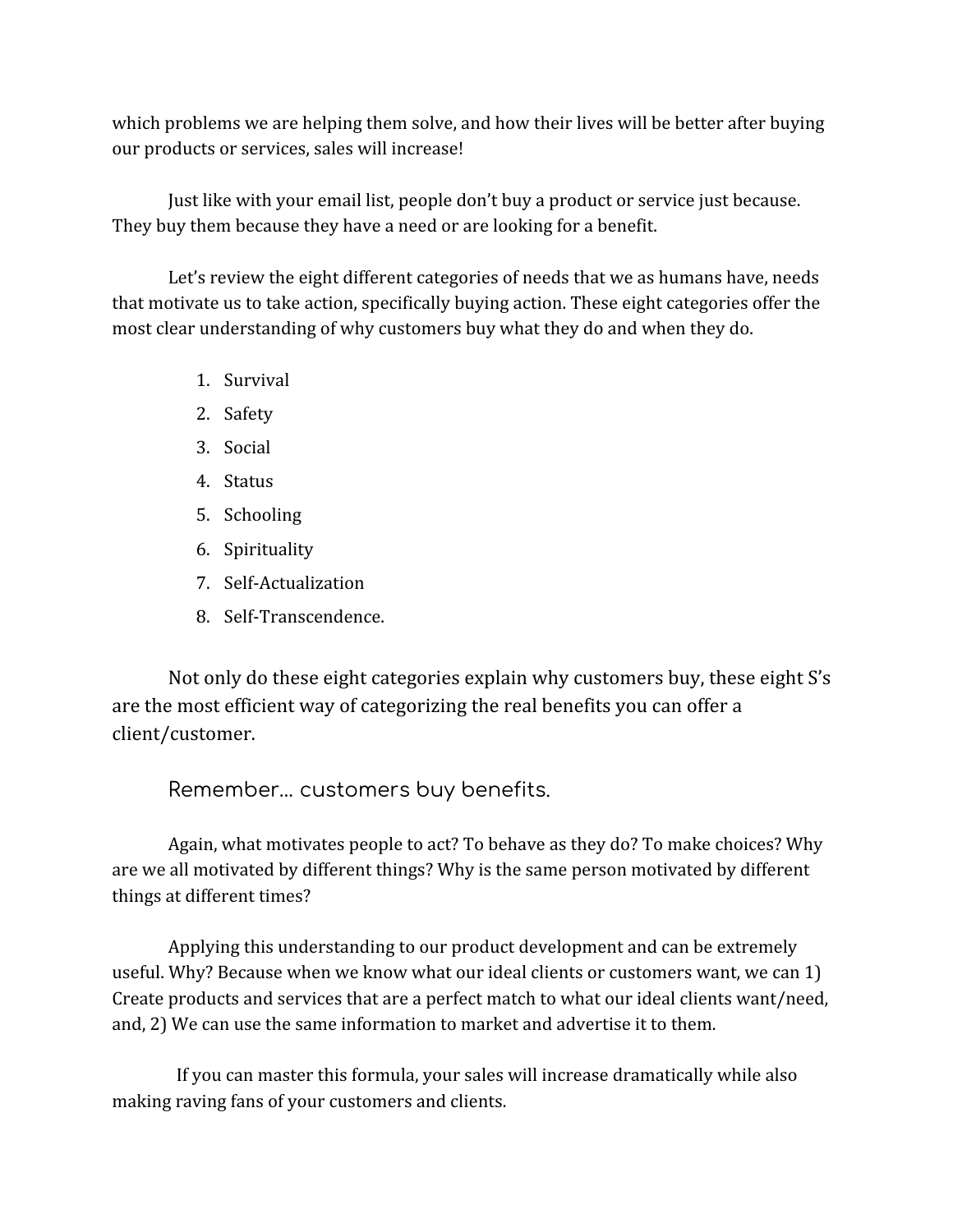# HOW TO CREATE AN INTRO PRODUCT/SERVICE THAT SELLS!

#### If you do it right, Product/Service creation has 5 phases.

- 1. Idea Creation Phase
- 2. The Detective Phase
- 3. Idea Testing Phase
- 4. Editing and Creation
- 5. Sales Email sequence, Selling and reselling

Let's jump right in!

#### 1. Idea Creation Phase

**The first phase** is to create a Product/Service *Idea* that solves your Ideal Customers'/Clients' needs and gives them the benefit (need fulfillment) they are looking for. Remember, people don't buy products. They buy solutions or benefits, something that fulfills a need they have.

Let's say you are a life coach who wants to create a program to help someone gain confidence. This is a great idea! Many struggle with low self confidence and want to feel confident.

However, we have to dig deeper so your Ideal Client will *hear* you and not think twice about buying. But *why* do they want to feel confident? What *need* are they looking to fulfill? Here are a few reasons a potential customer/client might want to feel confident: "I want to feel more confident in dating." (Belongingness and Love Need) Or, "I want to feel more confident in my public speaking abilities because it will make me feel more looked up to." (Esteem Need).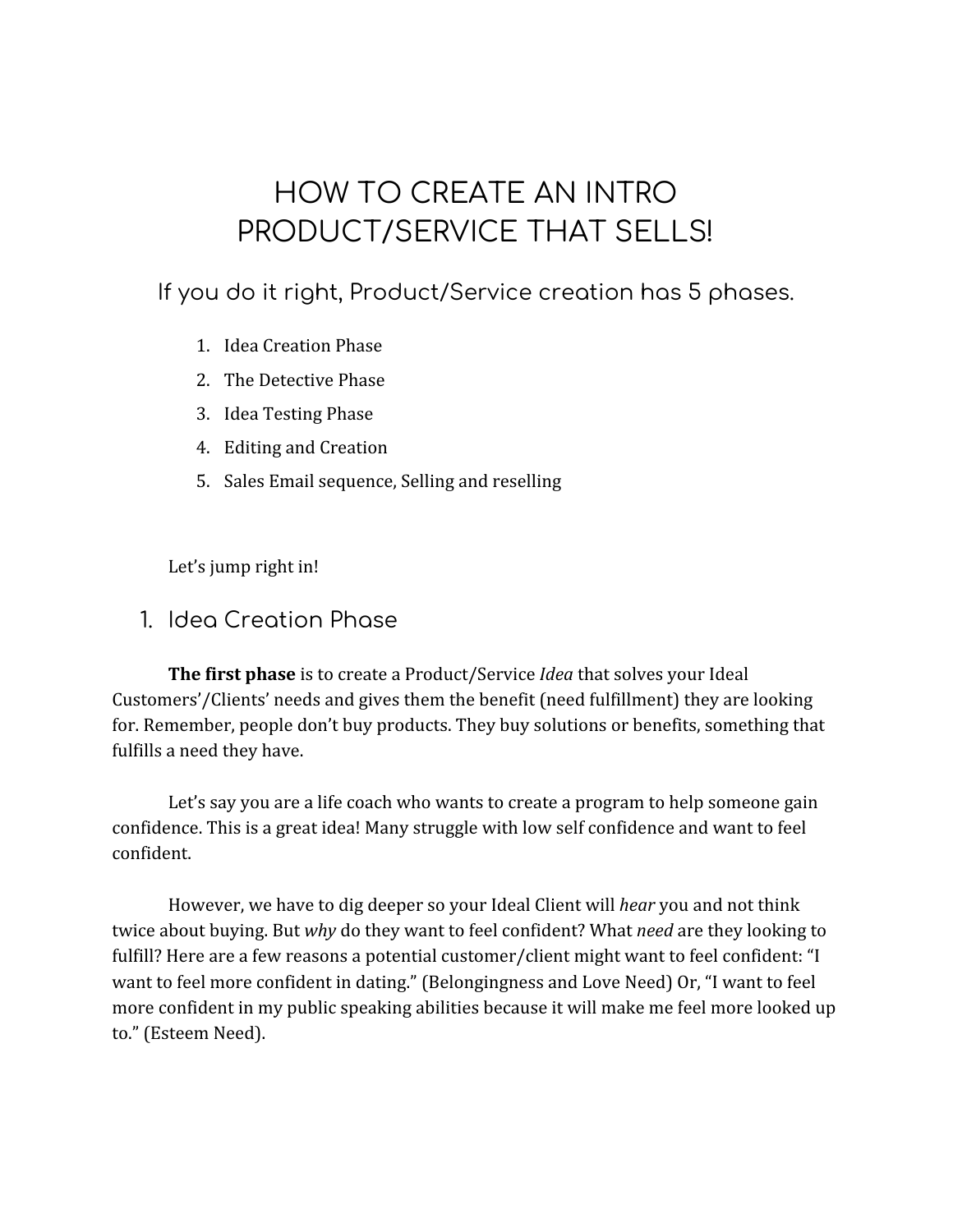When you discover your Ideal Customers'/Clients' "why," or which *need* they are trying to fulfill, you will have gained the knowledge necessary to communicate in such a clear way to your customer that they will buy from you without a second thought. One thing to consider: you might have nailed down your client's need for now. However, that might change as you enter the gathering information phase. Just keep an open mind!

On the next few pages you'll be brainstorming your Intro Product/Service Idea. We'll be brainstorming on names, benefit (which need they will have fulfilled), packaging, appearance, warranty, quality, etc.

What is an Intro Product/Services Idea that you would like to sell to the subscribers on your email list?

What is the product and what is the benefit or which of the 8 *needs* does it fulfill? Remember, it can fulfill more than one need!

Now, think of a specific idea for a product or service that you feel will solve your customers'/clients' *Needs* and that will give them the benefit they want and write it down.

Make sure to think of a need or problem that your Intro Product/Service is the solution to, or that it gives the benefit that the client/customer wants.

For example, let's say that someone wants to lose 15 lbs. in 2 months. What are they really wanting? The obvious answer is that they want to lose 15 lbs. in 2 months. But we need to know more details than that. Why do they want it? To feel good? Because they are going to a class reunion? Because they are pre-diabetic? Because they are going to be in a fitness competition? Because they are looking for a mate? What is their 'why' behind their weight loss? Are they searching for esteem? Safety? Love and Belonging?

## LET'S CREATE YOUR PRODUCT/SERVICE IDEA!

\_\_\_\_\_\_\_\_\_\_\_\_\_\_\_\_\_\_\_\_\_\_\_\_\_\_\_\_\_\_\_\_\_\_\_\_\_\_\_\_\_\_\_\_\_\_\_\_\_\_\_\_\_\_\_\_\_\_\_\_\_\_\_\_\_\_\_\_\_\_\_\_\_\_\_\_\_\_\_\_\_\_\_\_\_\_\_\_\_\_\_\_\_\_\_\_\_\_\_\_\_\_\_\_\_ \_\_\_\_\_\_\_\_\_\_\_\_\_\_\_\_\_\_\_\_\_\_\_\_\_\_\_\_\_\_\_\_\_\_\_\_\_\_\_\_\_\_\_\_\_\_\_\_\_\_\_\_\_\_\_\_\_\_\_\_\_\_\_\_\_\_\_\_\_\_\_\_\_\_\_\_\_\_\_\_\_\_\_\_\_\_\_\_\_\_\_\_\_\_\_\_\_\_\_\_\_\_\_\_\_ \_\_\_\_\_\_\_\_\_\_\_\_\_\_\_\_\_\_\_\_\_\_\_\_\_\_\_\_\_\_\_\_\_\_\_\_\_\_\_\_\_\_\_\_\_\_\_\_\_\_\_\_\_\_\_\_\_\_\_\_\_\_\_\_\_\_\_\_\_\_\_\_\_\_\_\_\_\_\_\_\_\_\_\_\_\_\_\_\_\_\_\_\_\_\_\_\_\_\_\_\_\_\_\_\_ \_\_\_\_\_\_\_\_\_\_\_\_\_\_\_\_\_\_\_\_\_\_\_\_\_\_\_\_\_\_\_\_\_\_\_\_\_\_\_\_\_\_\_\_\_\_\_\_\_\_\_\_\_\_\_\_\_\_\_\_\_\_\_\_\_\_\_\_\_\_\_\_\_\_\_\_\_\_\_\_\_\_\_\_\_\_\_\_\_\_\_\_\_\_\_\_\_\_\_\_\_\_\_\_\_ \_\_\_\_\_\_\_\_\_\_\_\_\_\_\_\_\_\_\_\_\_\_\_\_\_\_\_\_\_\_\_\_\_\_\_\_\_\_\_\_\_\_\_\_\_\_\_\_\_\_\_\_\_\_\_\_\_\_\_\_\_\_\_\_\_\_\_\_\_\_\_\_\_\_\_\_\_\_\_\_\_\_\_\_\_\_\_\_\_\_\_\_\_\_\_\_\_\_\_\_\_\_\_\_\_ \_\_\_\_\_\_\_\_\_\_\_\_\_\_\_\_\_\_\_\_\_\_\_\_\_\_\_\_\_\_\_\_\_\_\_\_\_\_\_\_\_\_\_\_\_\_\_\_\_\_\_\_\_\_\_\_\_\_\_\_\_\_\_\_\_\_\_\_\_\_\_\_\_\_\_\_\_\_\_\_\_\_\_\_\_\_\_\_\_\_\_\_\_\_\_\_\_\_\_\_\_\_\_\_\_

Write down an Intro Product/Service you would like to offer: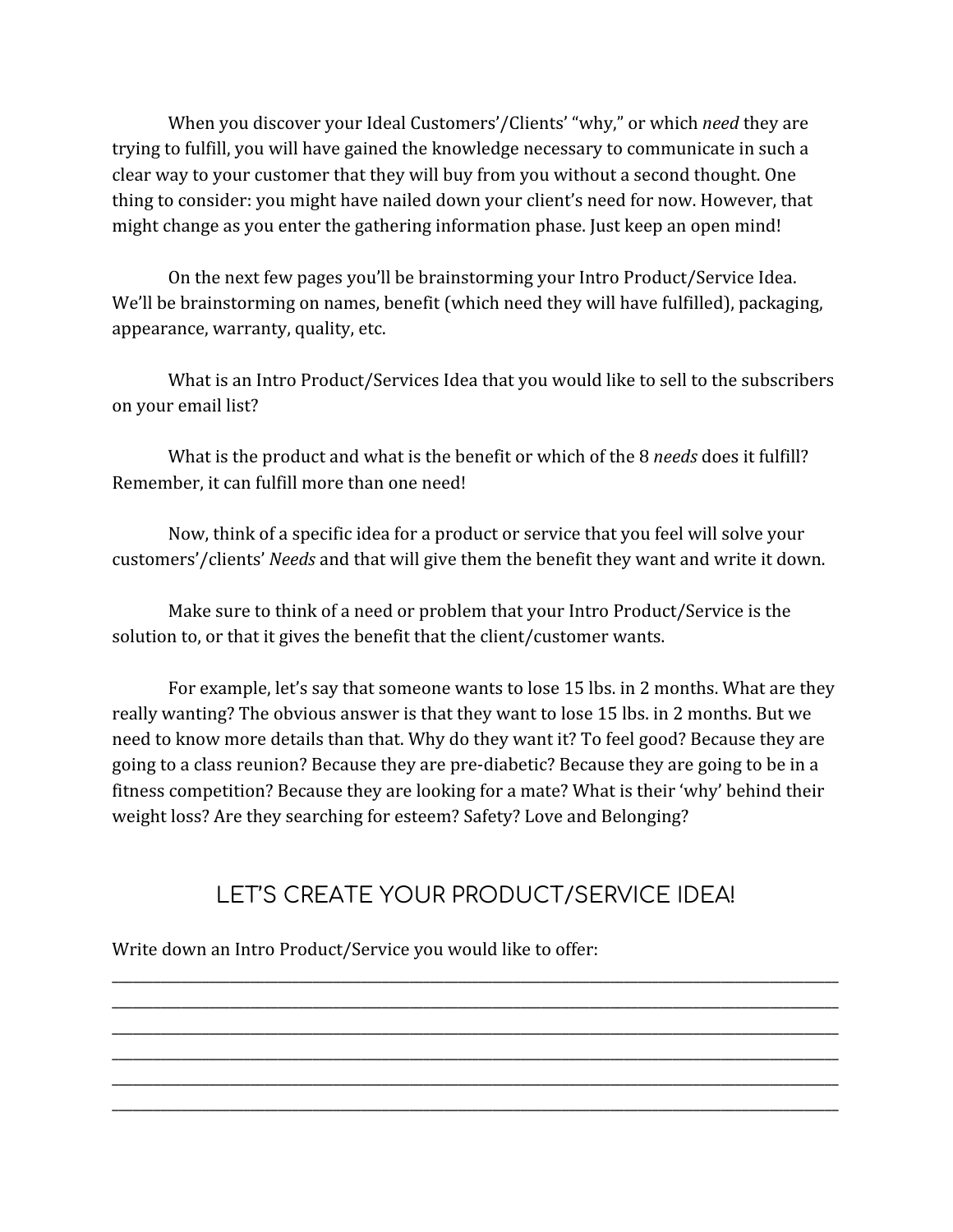Benefit/What Need Does it Fulfill?: What will the benefit of your Intro Service/Product be? Which of the 8 needs are you trying to fulfill (Survival, Safety, Social, Status, Schooling, Spirituality, Self-Actualization, or Self-Transcendence)?

Appearance/Design: What will be your Intro Product's/Service's appearance or design? Colors? Font?

Warranty: Will you have a warranty? Guarantee?

Quality/Brand: What will your Intro Product's/Service's quality or brand be? Upscale? Relaxed? Scientific? Spiritual? How will you want your client/customer to feel when they buy it?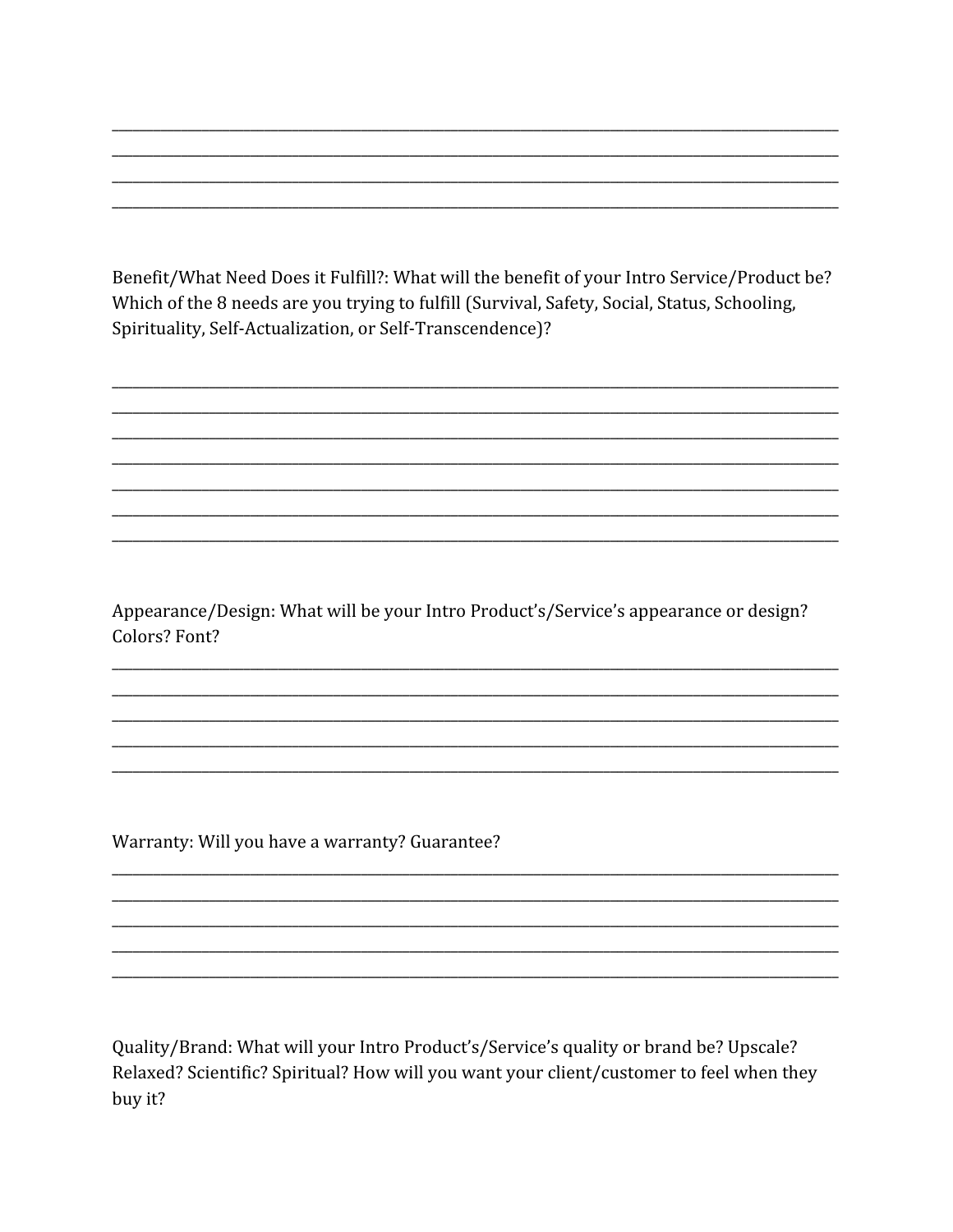Packaging: Will your Intro Product/Service come in specific packaging? Paper? Plastic?

## **PRICE**

Price refers to the pricing strategy for products and services and how it will affect customers. Pricing doesn't just include the selling price. It also includes discounts, payment arrangements, credit/payment terms, or any other price-matching services offered. When you decide on pricing, it's important to consider the business's position in the current marketplace. For example, if your business is advertised as a high-end coaching, your pricing should reflect that.

Selling Price: What will be the regular price of your Intro Service/Product?

Discount: Will you offer discounts? If so, what is the discount and when will you offer it? Will there be early-bird discounts? Special promotions? VIP discounts? Will you offer previous customers referral bonuses?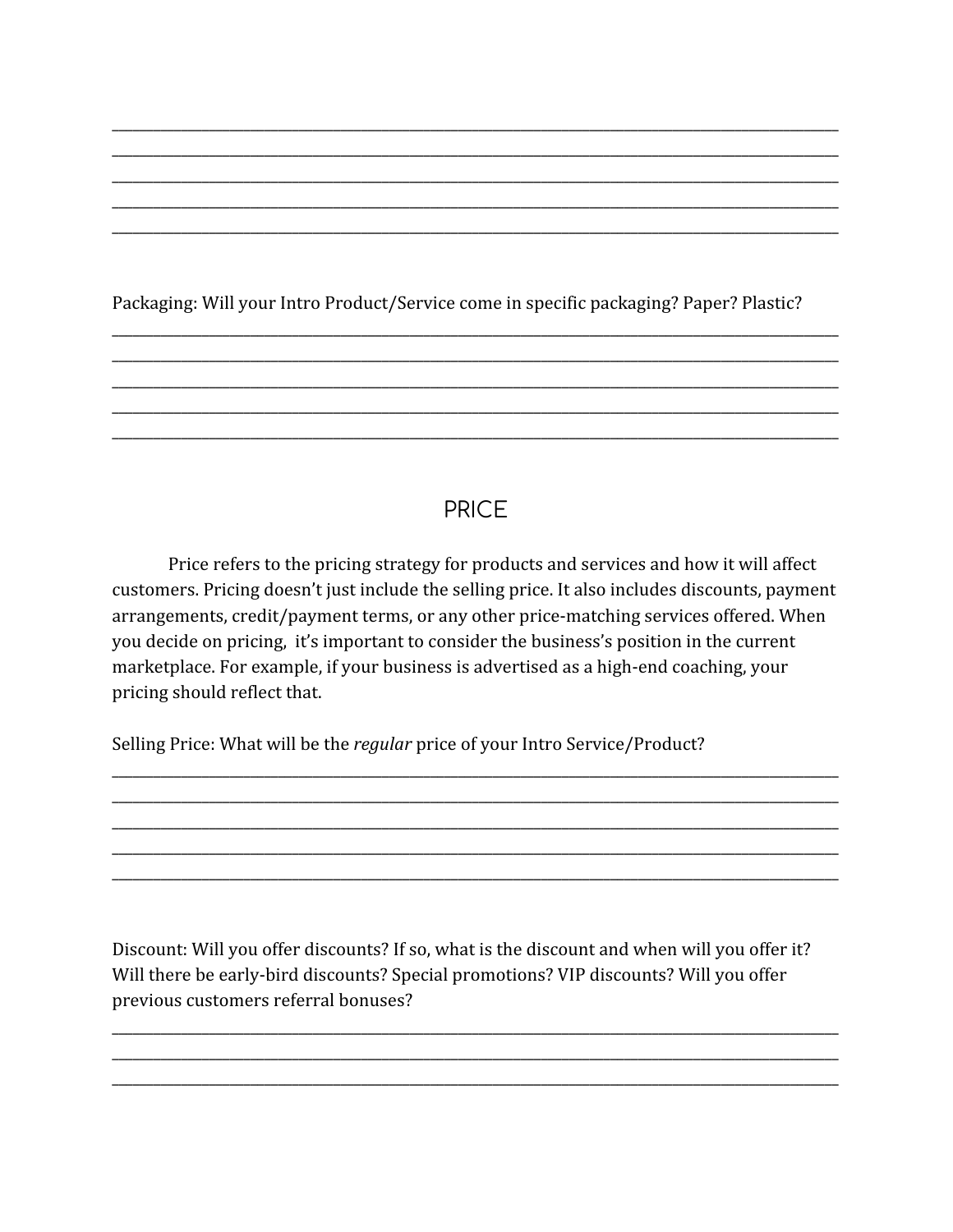Payment Arrangements: Where will people pay you? PayPal? Venmo? Stipe? By check? Through Facebook? Bank transfer? Cash? Will they pay up front? After?

Price-Matching: Will you price-match?

Will you offer payment plans? Credit options?

Once you have come up with a great idea for your Intro Product/Service, the next phase is detective work!

#### 2. The Detective Phase.

In the detectie phase, it's time to find Intro Products/Services that are similar to yours and compare them. Make sure to keep an organized record of what you learn. This will come in handy later. Many think comparing and competing is bad. Entrepreneurs who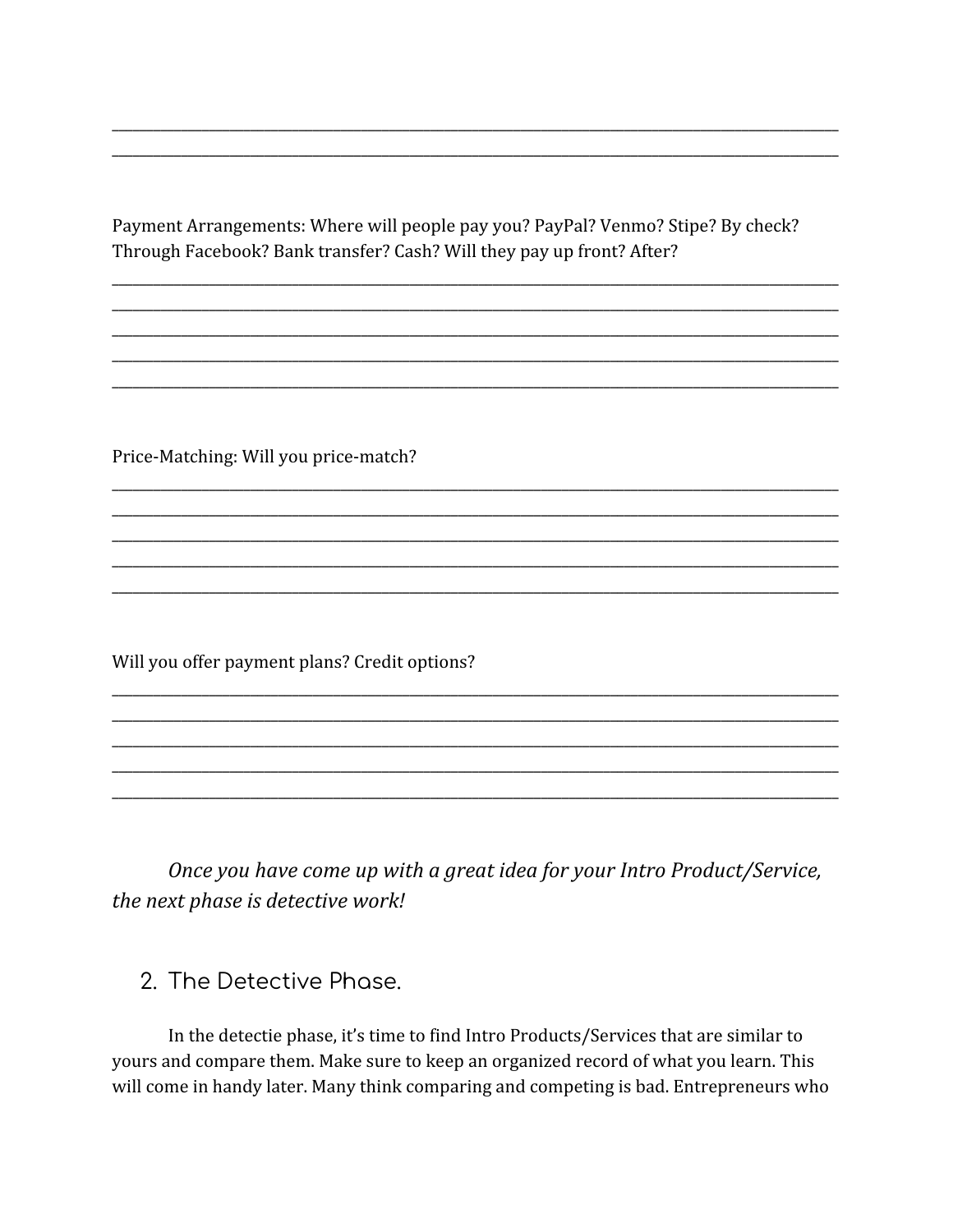are set on succeeding, however, know that comparing and competing is a *great* thing. Why? Because you have the advantage of learning if there's a viable market for your specific Intro Product/Service, and also learning what can be done better.

If you're creating a program, for example, you can search through a program directory (like Udemy) to see if a program like yours already exists. If you find a similar one, start taking notes.

Make note of how popular it is and jot down what people are saying about it. Also write down what people like and don't like about it. What do they want more of or feel is missing? Ask, "Is the length good? What is the title? The price? The branding? Who bought this program? Men? Women? Can you tell their ages?"

Also, try and read between the lines, their psychographics. Can you tell people's personalities? If they have certain values or aspirations? What their desires/fears are? What hierarchy of need they are trying to fulfill? Make sure to pay attention to EVERYTHING you can. These comparisons will help you to create a better version of what's already out there. Asking these questions will help you create a better version of what they are already getting.

## DETECTIVE FINDINGS

\_\_\_\_\_\_\_\_\_\_\_\_\_\_\_\_\_\_\_\_\_\_\_\_\_\_\_\_\_\_\_\_\_\_\_\_\_\_\_\_\_\_\_\_\_\_\_\_\_\_\_\_\_\_\_\_\_\_\_\_\_\_\_\_\_\_\_\_\_\_\_\_\_\_\_\_\_\_\_\_\_\_\_\_\_\_\_\_\_\_\_\_\_\_\_\_\_\_\_\_\_\_\_\_\_ \_\_\_\_\_\_\_\_\_\_\_\_\_\_\_\_\_\_\_\_\_\_\_\_\_\_\_\_\_\_\_\_\_\_\_\_\_\_\_\_\_\_\_\_\_\_\_\_\_\_\_\_\_\_\_\_\_\_\_\_\_\_\_\_\_\_\_\_\_\_\_\_\_\_\_\_\_\_\_\_\_\_\_\_\_\_\_\_\_\_\_\_\_\_\_\_\_\_\_\_\_\_\_\_\_ \_\_\_\_\_\_\_\_\_\_\_\_\_\_\_\_\_\_\_\_\_\_\_\_\_\_\_\_\_\_\_\_\_\_\_\_\_\_\_\_\_\_\_\_\_\_\_\_\_\_\_\_\_\_\_\_\_\_\_\_\_\_\_\_\_\_\_\_\_\_\_\_\_\_\_\_\_\_\_\_\_\_\_\_\_\_\_\_\_\_\_\_\_\_\_\_\_\_\_\_\_\_\_\_\_ \_\_\_\_\_\_\_\_\_\_\_\_\_\_\_\_\_\_\_\_\_\_\_\_\_\_\_\_\_\_\_\_\_\_\_\_\_\_\_\_\_\_\_\_\_\_\_\_\_\_\_\_\_\_\_\_\_\_\_\_\_\_\_\_\_\_\_\_\_\_\_\_\_\_\_\_\_\_\_\_\_\_\_\_\_\_\_\_\_\_\_\_\_\_\_\_\_\_\_\_\_\_\_\_\_ \_\_\_\_\_\_\_\_\_\_\_\_\_\_\_\_\_\_\_\_\_\_\_\_\_\_\_\_\_\_\_\_\_\_\_\_\_\_\_\_\_\_\_\_\_\_\_\_\_\_\_\_\_\_\_\_\_\_\_\_\_\_\_\_\_\_\_\_\_\_\_\_\_\_\_\_\_\_\_\_\_\_\_\_\_\_\_\_\_\_\_\_\_\_\_\_\_\_\_\_\_\_\_\_\_

\_\_\_\_\_\_\_\_\_\_\_\_\_\_\_\_\_\_\_\_\_\_\_\_\_\_\_\_\_\_\_\_\_\_\_\_\_\_\_\_\_\_\_\_\_\_\_\_\_\_\_\_\_\_\_\_\_\_\_\_\_\_\_\_\_\_\_\_\_\_\_\_\_\_\_\_\_\_\_\_\_\_\_\_\_\_\_\_\_\_\_\_\_\_\_\_\_\_\_\_\_\_\_\_\_ \_\_\_\_\_\_\_\_\_\_\_\_\_\_\_\_\_\_\_\_\_\_\_\_\_\_\_\_\_\_\_\_\_\_\_\_\_\_\_\_\_\_\_\_\_\_\_\_\_\_\_\_\_\_\_\_\_\_\_\_\_\_\_\_\_\_\_\_\_\_\_\_\_\_\_\_\_\_\_\_\_\_\_\_\_\_\_\_\_\_\_\_\_\_\_\_\_\_\_\_\_\_\_\_\_ \_\_\_\_\_\_\_\_\_\_\_\_\_\_\_\_\_\_\_\_\_\_\_\_\_\_\_\_\_\_\_\_\_\_\_\_\_\_\_\_\_\_\_\_\_\_\_\_\_\_\_\_\_\_\_\_\_\_\_\_\_\_\_\_\_\_\_\_\_\_\_\_\_\_\_\_\_\_\_\_\_\_\_\_\_\_\_\_\_\_\_\_\_\_\_\_\_\_\_\_\_\_\_\_\_ \_\_\_\_\_\_\_\_\_\_\_\_\_\_\_\_\_\_\_\_\_\_\_\_\_\_\_\_\_\_\_\_\_\_\_\_\_\_\_\_\_\_\_\_\_\_\_\_\_\_\_\_\_\_\_\_\_\_\_\_\_\_\_\_\_\_\_\_\_\_\_\_\_\_\_\_\_\_\_\_\_\_\_\_\_\_\_\_\_\_\_\_\_\_\_\_\_\_\_\_\_\_\_\_\_ \_\_\_\_\_\_\_\_\_\_\_\_\_\_\_\_\_\_\_\_\_\_\_\_\_\_\_\_\_\_\_\_\_\_\_\_\_\_\_\_\_\_\_\_\_\_\_\_\_\_\_\_\_\_\_\_\_\_\_\_\_\_\_\_\_\_\_\_\_\_\_\_\_\_\_\_\_\_\_\_\_\_\_\_\_\_\_\_\_\_\_\_\_\_\_\_\_\_\_\_\_\_\_\_\_

Where: Where did you find similar products/services? What are the price points?

What are some competitor brandings?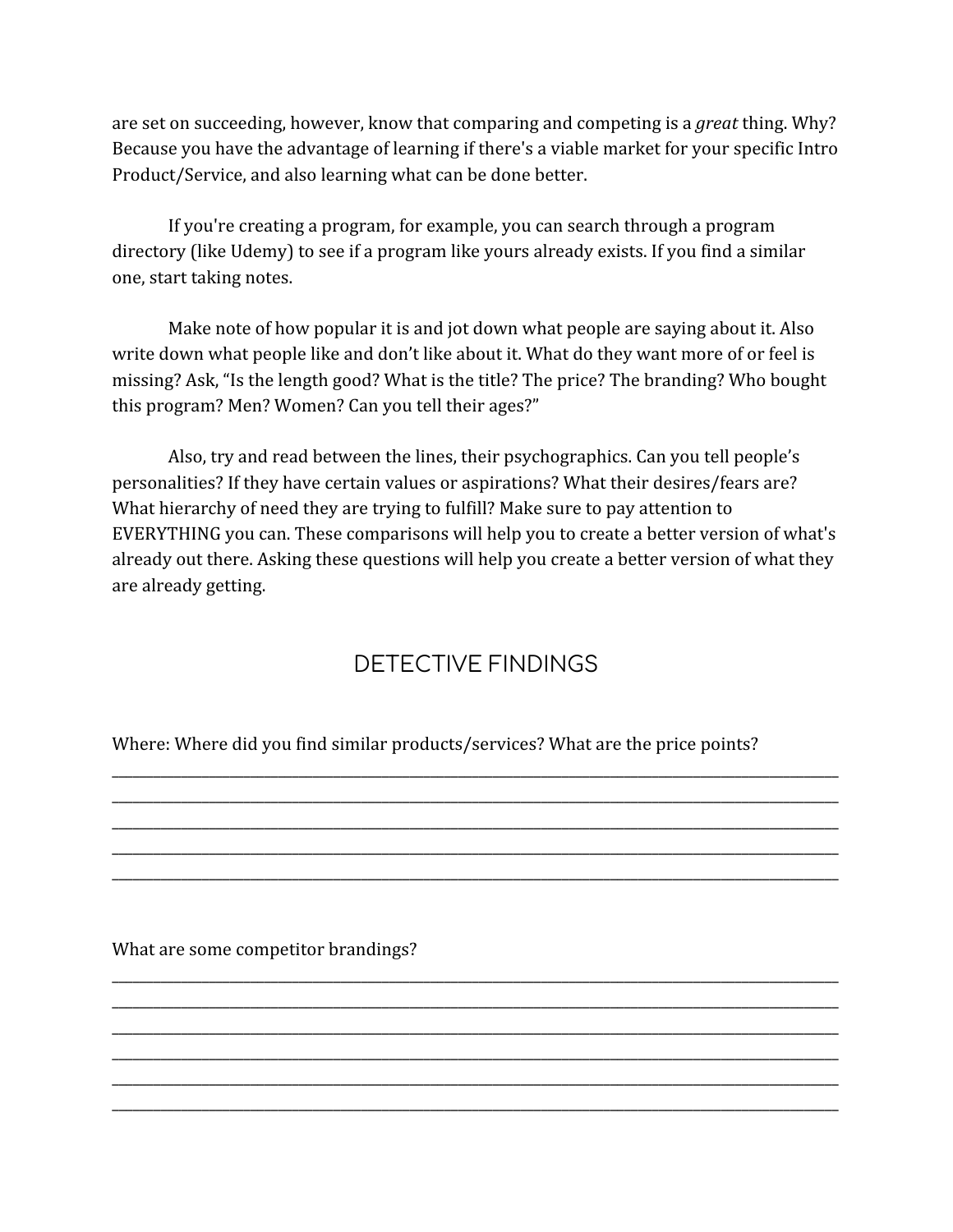What are some of your competitor prices?

Who bought the Intro Product/Service? Men? Women? Age range? Moms? Be as specific as you can.

What are the customer's/client's psychographics? Can you tell people's personalities? Character? Do they have certain values or aspirations? What are their desires/fears? Can you tell which hierarchy of need they are trying to fulfill?

Did buyer leave comments/reviews? Good? Bad? What would they like to see more of? Less of? Was the program too long? Too short?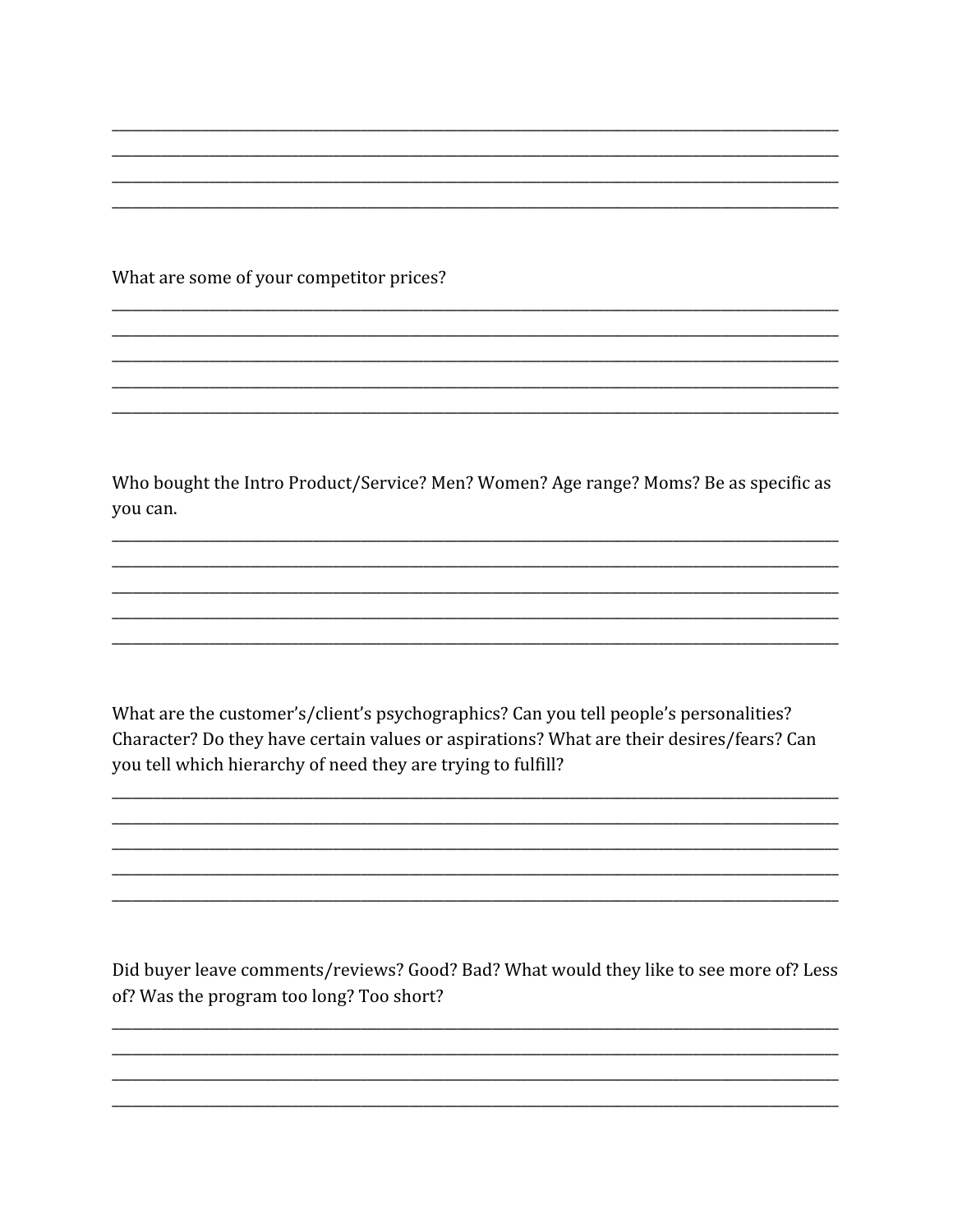Is there anything else noteworthy about the buyers?

After you have compared a few Products/Services to your idea, it's time to go back to the drawing board, and tighten up your Intro Product/Service Idea. Go back to your initial notes and compare. Tweak it, edit it, make it better, more targeted toward specific needs.

\_\_\_\_\_\_\_\_\_\_\_\_\_\_\_\_\_\_\_\_\_\_\_\_\_\_\_\_\_\_\_\_\_\_\_\_\_\_\_\_\_\_\_\_\_\_\_\_\_\_\_\_\_\_\_\_\_\_\_\_\_\_\_\_\_\_\_\_\_\_\_\_\_\_\_\_\_\_\_\_\_\_\_\_\_\_\_\_\_\_\_\_\_\_\_\_\_\_\_\_\_\_\_\_\_ \_\_\_\_\_\_\_\_\_\_\_\_\_\_\_\_\_\_\_\_\_\_\_\_\_\_\_\_\_\_\_\_\_\_\_\_\_\_\_\_\_\_\_\_\_\_\_\_\_\_\_\_\_\_\_\_\_\_\_\_\_\_\_\_\_\_\_\_\_\_\_\_\_\_\_\_\_\_\_\_\_\_\_\_\_\_\_\_\_\_\_\_\_\_\_\_\_\_\_\_\_\_\_\_\_ \_\_\_\_\_\_\_\_\_\_\_\_\_\_\_\_\_\_\_\_\_\_\_\_\_\_\_\_\_\_\_\_\_\_\_\_\_\_\_\_\_\_\_\_\_\_\_\_\_\_\_\_\_\_\_\_\_\_\_\_\_\_\_\_\_\_\_\_\_\_\_\_\_\_\_\_\_\_\_\_\_\_\_\_\_\_\_\_\_\_\_\_\_\_\_\_\_\_\_\_\_\_\_\_\_ \_\_\_\_\_\_\_\_\_\_\_\_\_\_\_\_\_\_\_\_\_\_\_\_\_\_\_\_\_\_\_\_\_\_\_\_\_\_\_\_\_\_\_\_\_\_\_\_\_\_\_\_\_\_\_\_\_\_\_\_\_\_\_\_\_\_\_\_\_\_\_\_\_\_\_\_\_\_\_\_\_\_\_\_\_\_\_\_\_\_\_\_\_\_\_\_\_\_\_\_\_\_\_\_\_ \_\_\_\_\_\_\_\_\_\_\_\_\_\_\_\_\_\_\_\_\_\_\_\_\_\_\_\_\_\_\_\_\_\_\_\_\_\_\_\_\_\_\_\_\_\_\_\_\_\_\_\_\_\_\_\_\_\_\_\_\_\_\_\_\_\_\_\_\_\_\_\_\_\_\_\_\_\_\_\_\_\_\_\_\_\_\_\_\_\_\_\_\_\_\_\_\_\_\_\_\_\_\_\_\_ \_\_\_\_\_\_\_\_\_\_\_\_\_\_\_\_\_\_\_\_\_\_\_\_\_\_\_\_\_\_\_\_\_\_\_\_\_\_\_\_\_\_\_\_\_\_\_\_\_\_\_\_\_\_\_\_\_\_\_\_\_\_\_\_\_\_\_\_\_\_\_\_\_\_\_\_\_\_\_\_\_\_\_\_\_\_\_\_\_\_\_\_\_\_\_\_\_\_\_\_\_\_\_\_\_

\_\_\_\_\_\_\_\_\_\_\_\_\_\_\_\_\_\_\_\_\_\_\_\_\_\_\_\_\_\_\_\_\_\_\_\_\_\_\_\_\_\_\_\_\_\_\_\_\_\_\_\_\_\_\_\_\_\_\_\_\_\_\_\_\_\_\_\_\_\_\_\_\_\_\_\_\_\_\_\_\_\_\_\_\_\_\_\_\_\_\_\_\_\_\_\_\_\_\_\_\_\_\_\_\_ \_\_\_\_\_\_\_\_\_\_\_\_\_\_\_\_\_\_\_\_\_\_\_\_\_\_\_\_\_\_\_\_\_\_\_\_\_\_\_\_\_\_\_\_\_\_\_\_\_\_\_\_\_\_\_\_\_\_\_\_\_\_\_\_\_\_\_\_\_\_\_\_\_\_\_\_\_\_\_\_\_\_\_\_\_\_\_\_\_\_\_\_\_\_\_\_\_\_\_\_\_\_\_\_\_ \_\_\_\_\_\_\_\_\_\_\_\_\_\_\_\_\_\_\_\_\_\_\_\_\_\_\_\_\_\_\_\_\_\_\_\_\_\_\_\_\_\_\_\_\_\_\_\_\_\_\_\_\_\_\_\_\_\_\_\_\_\_\_\_\_\_\_\_\_\_\_\_\_\_\_\_\_\_\_\_\_\_\_\_\_\_\_\_\_\_\_\_\_\_\_\_\_\_\_\_\_\_\_\_\_ \_\_\_\_\_\_\_\_\_\_\_\_\_\_\_\_\_\_\_\_\_\_\_\_\_\_\_\_\_\_\_\_\_\_\_\_\_\_\_\_\_\_\_\_\_\_\_\_\_\_\_\_\_\_\_\_\_\_\_\_\_\_\_\_\_\_\_\_\_\_\_\_\_\_\_\_\_\_\_\_\_\_\_\_\_\_\_\_\_\_\_\_\_\_\_\_\_\_\_\_\_\_\_\_\_ \_\_\_\_\_\_\_\_\_\_\_\_\_\_\_\_\_\_\_\_\_\_\_\_\_\_\_\_\_\_\_\_\_\_\_\_\_\_\_\_\_\_\_\_\_\_\_\_\_\_\_\_\_\_\_\_\_\_\_\_\_\_\_\_\_\_\_\_\_\_\_\_\_\_\_\_\_\_\_\_\_\_\_\_\_\_\_\_\_\_\_\_\_\_\_\_\_\_\_\_\_\_\_\_\_

Then complete the following:

## PLACE

Place refers to where your Intro Product/Service is seen, made, sold, or distributed. In essence, place decisions are associated with distribution channels and ways of getting the product to customers/clients.

It's important to consider how accessible the Intro Product or Service is and ensure that customers can easily find you. For example, you may want to provide your products/services over an e-commerce site/website, or through a third-party distributor.

A few great places to sell online e-products (great for courses/ebooks/trainings):

Kajabi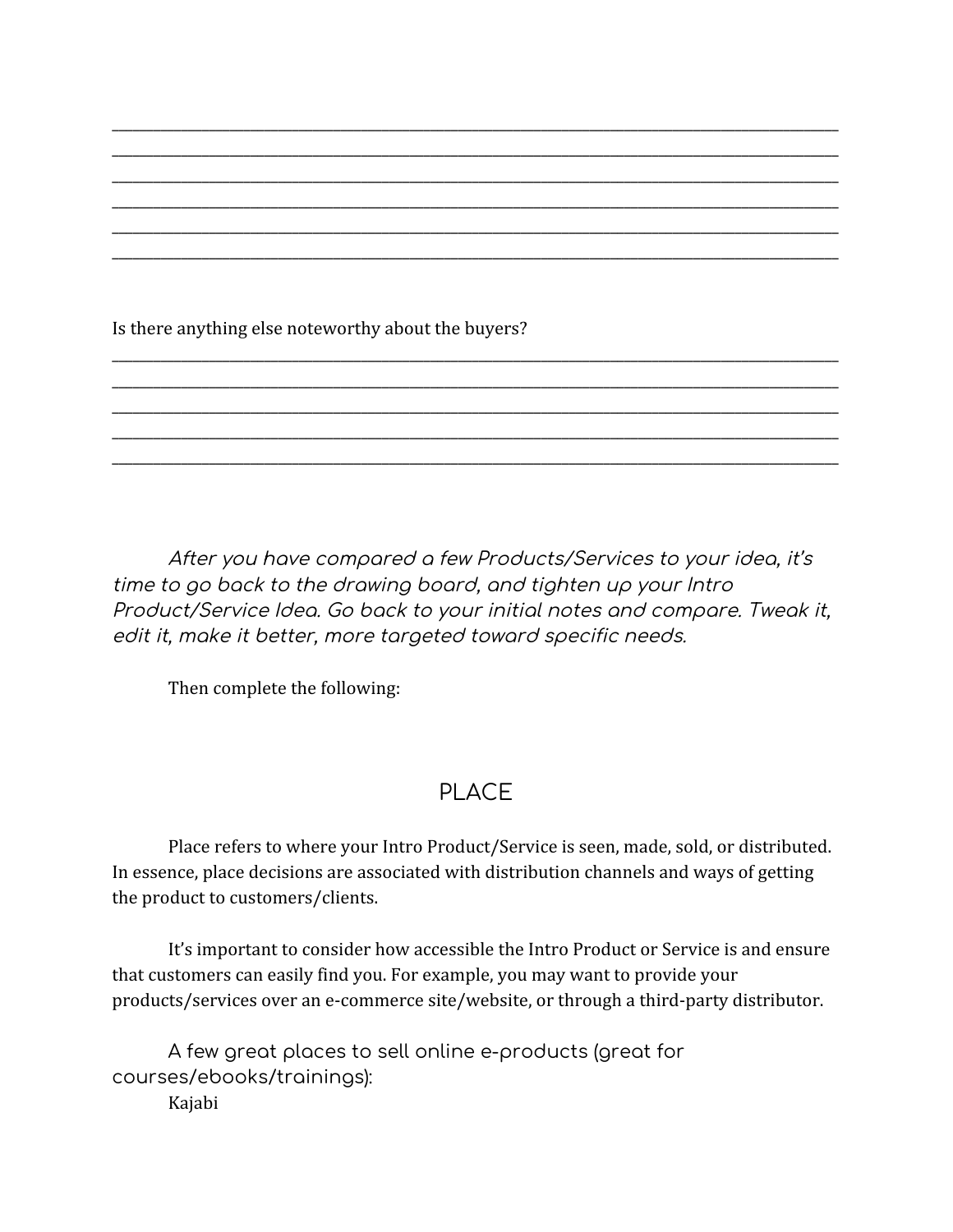Udemy Teachable Clickfunnels Thinkific Learnwords Podia Your Website A few great places to sell physical products: Shopify Wix Big Commerce Square Online Store Your Website Etsy

Pick one distribution channel: Website? Facebook group? Kajabi? Shopify? On 3rd party sites such as Amazon?

\_\_\_\_\_\_\_\_\_\_\_\_\_\_\_\_\_\_\_\_\_\_\_\_\_\_\_\_\_\_\_\_\_\_\_\_\_\_\_\_\_\_\_\_\_\_\_\_\_\_\_\_\_\_\_\_\_\_\_\_\_\_\_\_\_\_\_\_\_\_\_\_\_\_\_\_\_\_\_\_\_\_\_\_\_\_\_\_\_\_\_\_\_\_\_\_\_\_\_\_\_\_\_\_\_ \_\_\_\_\_\_\_\_\_\_\_\_\_\_\_\_\_\_\_\_\_\_\_\_\_\_\_\_\_\_\_\_\_\_\_\_\_\_\_\_\_\_\_\_\_\_\_\_\_\_\_\_\_\_\_\_\_\_\_\_\_\_\_\_\_\_\_\_\_\_\_\_\_\_\_\_\_\_\_\_\_\_\_\_\_\_\_\_\_\_\_\_\_\_\_\_\_\_\_\_\_\_\_\_\_ \_\_\_\_\_\_\_\_\_\_\_\_\_\_\_\_\_\_\_\_\_\_\_\_\_\_\_\_\_\_\_\_\_\_\_\_\_\_\_\_\_\_\_\_\_\_\_\_\_\_\_\_\_\_\_\_\_\_\_\_\_\_\_\_\_\_\_\_\_\_\_\_\_\_\_\_\_\_\_\_\_\_\_\_\_\_\_\_\_\_\_\_\_\_\_\_\_\_\_\_\_\_\_\_\_ \_\_\_\_\_\_\_\_\_\_\_\_\_\_\_\_\_\_\_\_\_\_\_\_\_\_\_\_\_\_\_\_\_\_\_\_\_\_\_\_\_\_\_\_\_\_\_\_\_\_\_\_\_\_\_\_\_\_\_\_\_\_\_\_\_\_\_\_\_\_\_\_\_\_\_\_\_\_\_\_\_\_\_\_\_\_\_\_\_\_\_\_\_\_\_\_\_\_\_\_\_\_\_\_\_ \_\_\_\_\_\_\_\_\_\_\_\_\_\_\_\_\_\_\_\_\_\_\_\_\_\_\_\_\_\_\_\_\_\_\_\_\_\_\_\_\_\_\_\_\_\_\_\_\_\_\_\_\_\_\_\_\_\_\_\_\_\_\_\_\_\_\_\_\_\_\_\_\_\_\_\_\_\_\_\_\_\_\_\_\_\_\_\_\_\_\_\_\_\_\_\_\_\_\_\_\_\_\_\_\_

Logistics: What is the physical place of your Intro Products/Services? Will they each have their own page? How will you get your Intro product/service to your client?

\_\_\_\_\_\_\_\_\_\_\_\_\_\_\_\_\_\_\_\_\_\_\_\_\_\_\_\_\_\_\_\_\_\_\_\_\_\_\_\_\_\_\_\_\_\_\_\_\_\_\_\_\_\_\_\_\_\_\_\_\_\_\_\_\_\_\_\_\_\_\_\_\_\_\_\_\_\_\_\_\_\_\_\_\_\_\_\_\_\_\_\_\_\_\_\_\_\_\_\_\_\_\_\_\_ \_\_\_\_\_\_\_\_\_\_\_\_\_\_\_\_\_\_\_\_\_\_\_\_\_\_\_\_\_\_\_\_\_\_\_\_\_\_\_\_\_\_\_\_\_\_\_\_\_\_\_\_\_\_\_\_\_\_\_\_\_\_\_\_\_\_\_\_\_\_\_\_\_\_\_\_\_\_\_\_\_\_\_\_\_\_\_\_\_\_\_\_\_\_\_\_\_\_\_\_\_\_\_\_\_ \_\_\_\_\_\_\_\_\_\_\_\_\_\_\_\_\_\_\_\_\_\_\_\_\_\_\_\_\_\_\_\_\_\_\_\_\_\_\_\_\_\_\_\_\_\_\_\_\_\_\_\_\_\_\_\_\_\_\_\_\_\_\_\_\_\_\_\_\_\_\_\_\_\_\_\_\_\_\_\_\_\_\_\_\_\_\_\_\_\_\_\_\_\_\_\_\_\_\_\_\_\_\_\_\_ \_\_\_\_\_\_\_\_\_\_\_\_\_\_\_\_\_\_\_\_\_\_\_\_\_\_\_\_\_\_\_\_\_\_\_\_\_\_\_\_\_\_\_\_\_\_\_\_\_\_\_\_\_\_\_\_\_\_\_\_\_\_\_\_\_\_\_\_\_\_\_\_\_\_\_\_\_\_\_\_\_\_\_\_\_\_\_\_\_\_\_\_\_\_\_\_\_\_\_\_\_\_\_\_\_ \_\_\_\_\_\_\_\_\_\_\_\_\_\_\_\_\_\_\_\_\_\_\_\_\_\_\_\_\_\_\_\_\_\_\_\_\_\_\_\_\_\_\_\_\_\_\_\_\_\_\_\_\_\_\_\_\_\_\_\_\_\_\_\_\_\_\_\_\_\_\_\_\_\_\_\_\_\_\_\_\_\_\_\_\_\_\_\_\_\_\_\_\_\_\_\_\_\_\_\_\_\_\_\_\_

Service Levels/Contracts: Service levels and contracts help the involved parties to understand the level of service quality.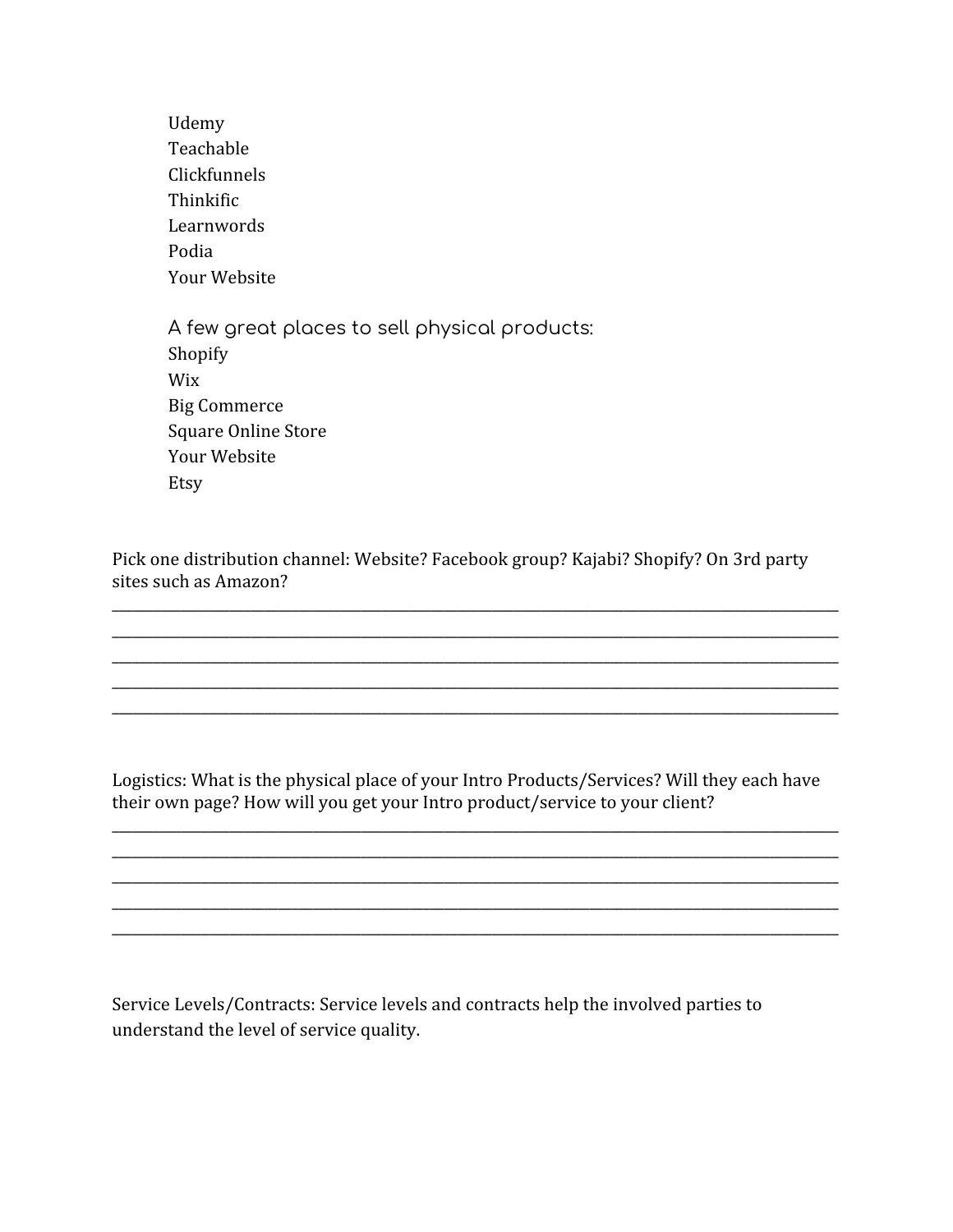Location: If you are in the service industry, will you utilize Facetime? Phone? Zoom? Where will your Intro Service be provided? If you have physical products, will you ship to their home?

\_\_\_\_\_\_\_\_\_\_\_\_\_\_\_\_\_\_\_\_\_\_\_\_\_\_\_\_\_\_\_\_\_\_\_\_\_\_\_\_\_\_\_\_\_\_\_\_\_\_\_\_\_\_\_\_\_\_\_\_\_\_\_\_\_\_\_\_\_\_\_\_\_\_\_\_\_\_\_\_\_\_\_\_\_\_\_\_\_\_\_\_\_\_\_\_\_\_\_\_\_\_\_\_\_ \_\_\_\_\_\_\_\_\_\_\_\_\_\_\_\_\_\_\_\_\_\_\_\_\_\_\_\_\_\_\_\_\_\_\_\_\_\_\_\_\_\_\_\_\_\_\_\_\_\_\_\_\_\_\_\_\_\_\_\_\_\_\_\_\_\_\_\_\_\_\_\_\_\_\_\_\_\_\_\_\_\_\_\_\_\_\_\_\_\_\_\_\_\_\_\_\_\_\_\_\_\_\_\_\_ \_\_\_\_\_\_\_\_\_\_\_\_\_\_\_\_\_\_\_\_\_\_\_\_\_\_\_\_\_\_\_\_\_\_\_\_\_\_\_\_\_\_\_\_\_\_\_\_\_\_\_\_\_\_\_\_\_\_\_\_\_\_\_\_\_\_\_\_\_\_\_\_\_\_\_\_\_\_\_\_\_\_\_\_\_\_\_\_\_\_\_\_\_\_\_\_\_\_\_\_\_\_\_\_\_ \_\_\_\_\_\_\_\_\_\_\_\_\_\_\_\_\_\_\_\_\_\_\_\_\_\_\_\_\_\_\_\_\_\_\_\_\_\_\_\_\_\_\_\_\_\_\_\_\_\_\_\_\_\_\_\_\_\_\_\_\_\_\_\_\_\_\_\_\_\_\_\_\_\_\_\_\_\_\_\_\_\_\_\_\_\_\_\_\_\_\_\_\_\_\_\_\_\_\_\_\_\_\_\_\_ \_\_\_\_\_\_\_\_\_\_\_\_\_\_\_\_\_\_\_\_\_\_\_\_\_\_\_\_\_\_\_\_\_\_\_\_\_\_\_\_\_\_\_\_\_\_\_\_\_\_\_\_\_\_\_\_\_\_\_\_\_\_\_\_\_\_\_\_\_\_\_\_\_\_\_\_\_\_\_\_\_\_\_\_\_\_\_\_\_\_\_\_\_\_\_\_\_\_\_\_\_\_\_\_\_

Market/Niche Coverage: Which market/niche are you focusing on? There are two basic markets you can sell to: consumer and business. Is your niche a specific gender? Have a specific income? Are they world-wide or in a specific country? Are they dog-owners? Spiritual?

\_\_\_\_\_\_\_\_\_\_\_\_\_\_\_\_\_\_\_\_\_\_\_\_\_\_\_\_\_\_\_\_\_\_\_\_\_\_\_\_\_\_\_\_\_\_\_\_\_\_\_\_\_\_\_\_\_\_\_\_\_\_\_\_\_\_\_\_\_\_\_\_\_\_\_\_\_\_\_\_\_\_\_\_\_\_\_\_\_\_\_\_\_\_\_\_\_\_\_\_\_\_\_\_\_ \_\_\_\_\_\_\_\_\_\_\_\_\_\_\_\_\_\_\_\_\_\_\_\_\_\_\_\_\_\_\_\_\_\_\_\_\_\_\_\_\_\_\_\_\_\_\_\_\_\_\_\_\_\_\_\_\_\_\_\_\_\_\_\_\_\_\_\_\_\_\_\_\_\_\_\_\_\_\_\_\_\_\_\_\_\_\_\_\_\_\_\_\_\_\_\_\_\_\_\_\_\_\_\_\_ \_\_\_\_\_\_\_\_\_\_\_\_\_\_\_\_\_\_\_\_\_\_\_\_\_\_\_\_\_\_\_\_\_\_\_\_\_\_\_\_\_\_\_\_\_\_\_\_\_\_\_\_\_\_\_\_\_\_\_\_\_\_\_\_\_\_\_\_\_\_\_\_\_\_\_\_\_\_\_\_\_\_\_\_\_\_\_\_\_\_\_\_\_\_\_\_\_\_\_\_\_\_\_\_\_ \_\_\_\_\_\_\_\_\_\_\_\_\_\_\_\_\_\_\_\_\_\_\_\_\_\_\_\_\_\_\_\_\_\_\_\_\_\_\_\_\_\_\_\_\_\_\_\_\_\_\_\_\_\_\_\_\_\_\_\_\_\_\_\_\_\_\_\_\_\_\_\_\_\_\_\_\_\_\_\_\_\_\_\_\_\_\_\_\_\_\_\_\_\_\_\_\_\_\_\_\_\_\_\_\_ \_\_\_\_\_\_\_\_\_\_\_\_\_\_\_\_\_\_\_\_\_\_\_\_\_\_\_\_\_\_\_\_\_\_\_\_\_\_\_\_\_\_\_\_\_\_\_\_\_\_\_\_\_\_\_\_\_\_\_\_\_\_\_\_\_\_\_\_\_\_\_\_\_\_\_\_\_\_\_\_\_\_\_\_\_\_\_\_\_\_\_\_\_\_\_\_\_\_\_\_\_\_\_\_\_

## PROMOTION

Promotion refers to the activities that make the business or Product/Service more known to your ideal clients. It includes items such as sponsorships, advertising, and public relations activities. Since promotion costs can be substantial, it is important to perform a break-even analysis when making promotion decisions. It is important to understand the value of a customer and whether it is worth conducting promotions to acquire them.

\_\_\_\_\_\_\_\_\_\_\_\_\_\_\_\_\_\_\_\_\_\_\_\_\_\_\_\_\_\_\_\_\_\_\_\_\_\_\_\_\_\_\_\_\_\_\_\_\_\_\_\_\_\_\_\_\_\_\_\_\_\_\_\_\_\_\_\_\_\_\_\_\_\_\_\_\_\_\_\_\_\_\_\_\_\_\_\_\_\_\_\_\_\_\_\_\_\_\_\_\_\_\_\_\_ \_\_\_\_\_\_\_\_\_\_\_\_\_\_\_\_\_\_\_\_\_\_\_\_\_\_\_\_\_\_\_\_\_\_\_\_\_\_\_\_\_\_\_\_\_\_\_\_\_\_\_\_\_\_\_\_\_\_\_\_\_\_\_\_\_\_\_\_\_\_\_\_\_\_\_\_\_\_\_\_\_\_\_\_\_\_\_\_\_\_\_\_\_\_\_\_\_\_\_\_\_\_\_\_\_ \_\_\_\_\_\_\_\_\_\_\_\_\_\_\_\_\_\_\_\_\_\_\_\_\_\_\_\_\_\_\_\_\_\_\_\_\_\_\_\_\_\_\_\_\_\_\_\_\_\_\_\_\_\_\_\_\_\_\_\_\_\_\_\_\_\_\_\_\_\_\_\_\_\_\_\_\_\_\_\_\_\_\_\_\_\_\_\_\_\_\_\_\_\_\_\_\_\_\_\_\_\_\_\_\_ \_\_\_\_\_\_\_\_\_\_\_\_\_\_\_\_\_\_\_\_\_\_\_\_\_\_\_\_\_\_\_\_\_\_\_\_\_\_\_\_\_\_\_\_\_\_\_\_\_\_\_\_\_\_\_\_\_\_\_\_\_\_\_\_\_\_\_\_\_\_\_\_\_\_\_\_\_\_\_\_\_\_\_\_\_\_\_\_\_\_\_\_\_\_\_\_\_\_\_\_\_\_\_\_\_ \_\_\_\_\_\_\_\_\_\_\_\_\_\_\_\_\_\_\_\_\_\_\_\_\_\_\_\_\_\_\_\_\_\_\_\_\_\_\_\_\_\_\_\_\_\_\_\_\_\_\_\_\_\_\_\_\_\_\_\_\_\_\_\_\_\_\_\_\_\_\_\_\_\_\_\_\_\_\_\_\_\_\_\_\_\_\_\_\_\_\_\_\_\_\_\_\_\_\_\_\_\_\_\_\_

Sponsorship/Partnership: Will you look for sponsors? Will you have partners?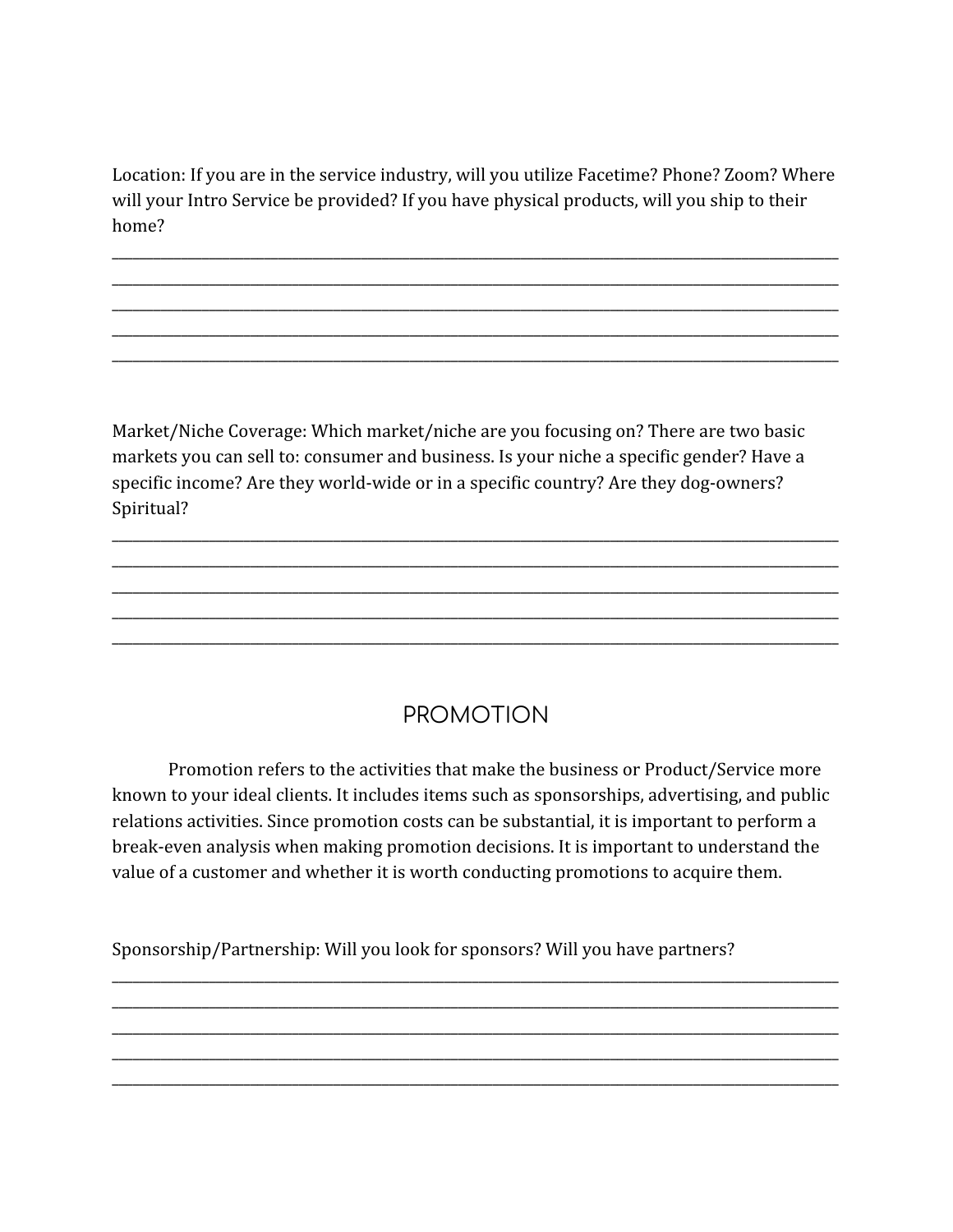Advertizing: Where will you advertise? How will you get your product seen? (Facebook, Instagram, Pinterest, etc.)

Public Relations Activities: Public relations describes the actions a business or organization takes to shape perceptions of its brand and develop relationships with its customer base, target audience, partners, and other important stakeholders. By using public relations tools and activities, you can convert potential customers/clients into buyers of your Product/Service by earning trust, establishing valuable relationships, and building brand awareness. PR tools are cost-effective, and can give you a greater degree of control than advertising campaigns. Consider using PR tools like to build your business's reputation and to sell products.

Media/News: Are you looking to get media coverage? If so, how can you make this happen?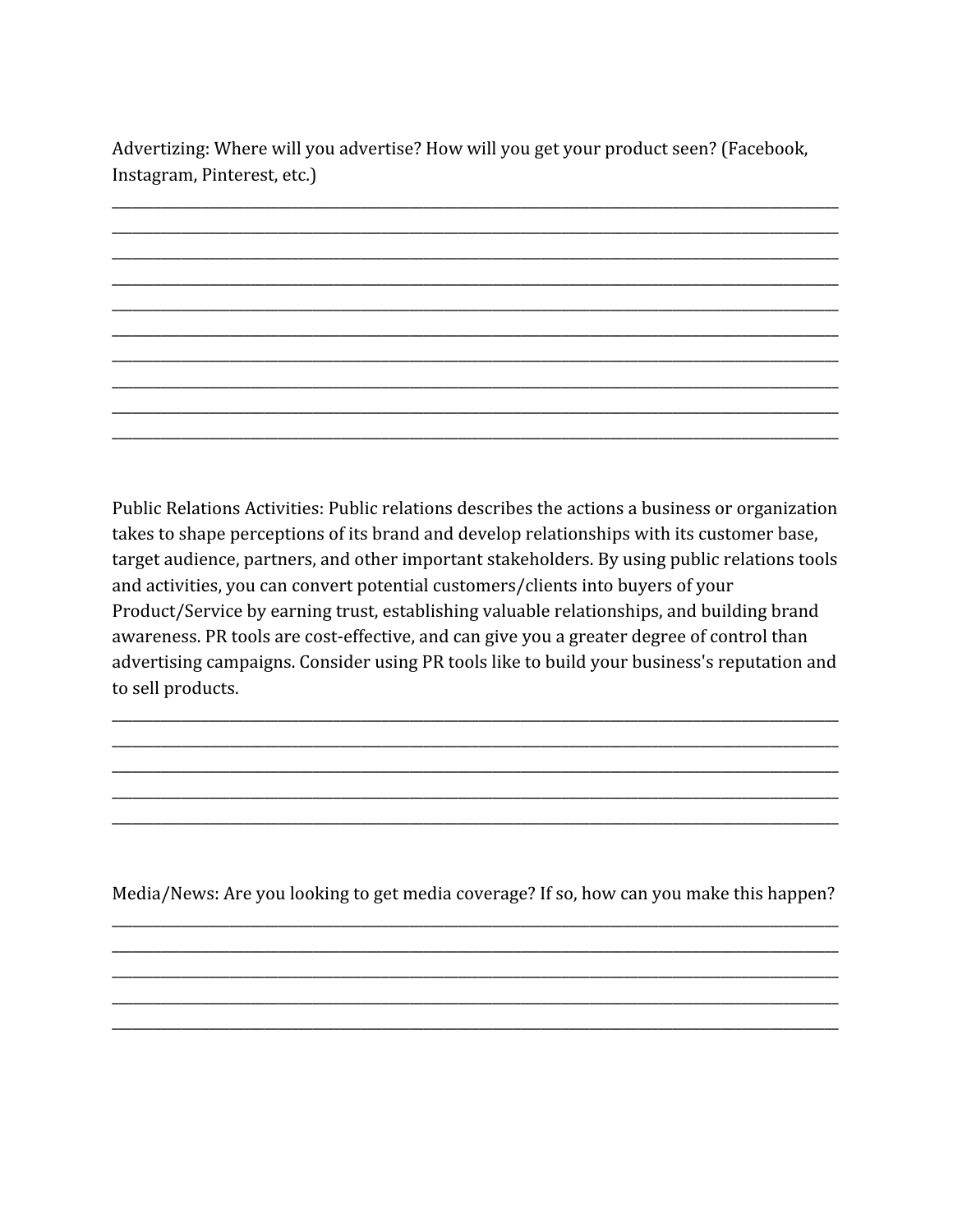*You don't need to solidify anything yet. That will come as we test and get feedback. The next phase is Intro Product/Service Testing!*

## **3. Intro Product/Service Testing**

Once you have done your stealthy detective work and have tightened up your Intro Product/Service, it's time to test it to see if there is a viable market for it.

As you start sharing your idea, remember that you can continue to refine it, tweak it, and edit it. Don't spend too much time on this, though!

A tested Intro Product/Service Idea is a much more mature idea. In the process of testing it out, you'll quickly get feedback, honest feedback—sometimes harsh feedback. Some will give you a guttural response (especially complete strangers) and say something like, "That's the stupidest idea I ever heard."

I know it's hard, but don't take it personally. Plus don't worry, most will be much kinder than that. Most will either give positive feedback or will say something like, "that's a nice idea... but have you thought about...?"

Here's the thing, the more you *share* your intro Product/Service idea, a) either the *better* that idea becomes (because you are tweaking as you go), or b) the more it becomes apparent to you that the idea is not a good one. So share your Intro Product/Service Idea with friends, family, people in your mastermind group, people in your community and even complete strangers!

Here are a few ways you can test your Intro Product/Service Idea:

- 1. Ask trusted friends/family to fill out surveys
- 2. Ask people in targeted Facebook Groups to give you feedback on your Product/Service idea.
- 3. Ask other entrepreneurs for honest feedback
- 4. Go to groups like Reddit and ask for feedback